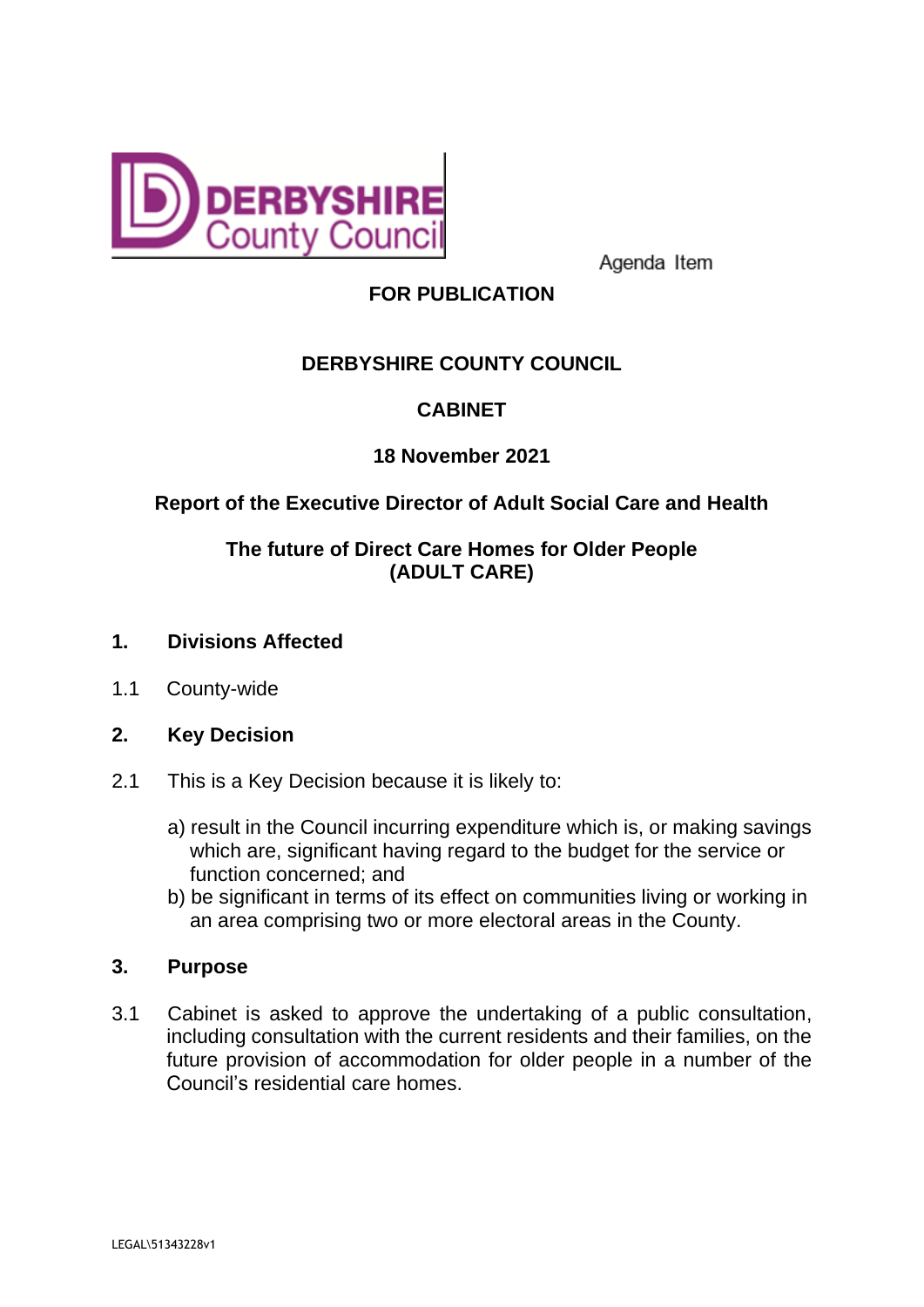### **4. Information and Analysis**

#### Background and Context

- 4.1 The Council owns and runs 23 residential care homes for older people which makes it one of the largest local authority providers of residential care in the country. There are 11 other residential care homes run by local authorities across the East Midlands Region; 2 in Nottingham City, 1 in North Northamptonshire, 8 in West Northamptonshire and 0 in Leicester City Council, Rutland, Derby City, Leicestershire County Council, Lincolnshire County Council and Nottinghamshire County Council. Each service is individually registered with the Care Quality Commission and inspected by them to ensure the required standards are being met. In 2018, detailed property condition surveys were commissioned in relation to a number of these homes, focusing on general building condition and electrical systems in the older homes. These reports were commissioned in the context of concerns that the ageing buildings were no longer considered fit for purpose and a concern for the state of the buildings given their age and the ongoing need to ensure the safety and wellbeing of residents both now and in the future. The Director of Adult Social Services (DASS) advised Cabinet Members that an appropriate and rapid course of action was needed to mitigate the concerns raised and thereby ensure the ongoing safety of residents.
- 4.2 Significant maintenance, renovation and refurbishment needs were identified which included the requirement for arrangements to be made for the homes to be rewired by September 2022 in addition to significant refurbishment works, including the replacement of boilers and heating systems, the refitting of all bathrooms and kitchens and the installation of sprinkler systems throughout the buildings. To complete these major works Adult Care was advised that there would be significant disruption to residents including the potential requirement for people to move out of their home for up to 40 weeks whilst the work was undertaken.
- 4.3 In light of the advice received on the standard of the electrical wiring and the associated risk, consideration was given as to whether immediate vacation of the properties was the necessary course of action. However, to avoid taking this action it was determined that a programme of mitigation measures could be implemented to adequately manage the immediate and medium term risks.

As a result of the inspections and alongside implementing the urgent mitigation measures, a consultation exercise was undertaken in early 2020 on proposals for the future of ten of the homes.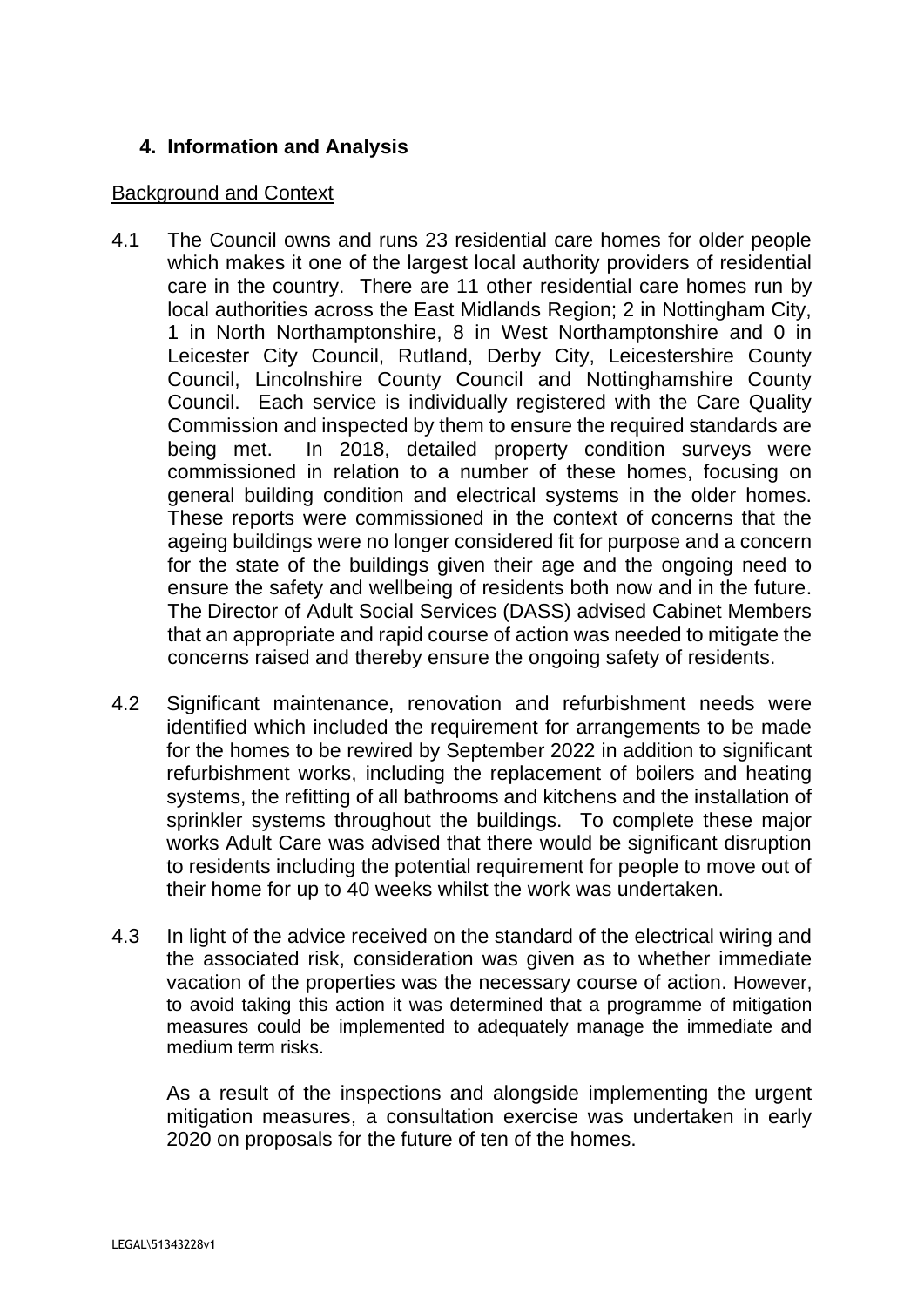### **Previous Consultation**

4.5 A 12 week public consultation was undertaken early in 2020, following a report to Cabinet on 23 January 2020 regarding the proposed possible closure of the following 7 residential care homes; Ladycross House (Sandiacre), Beechcroft (West Hallam), East Clune (Clowne), Holmlea (Tibshelf), The Spinney (Brimington), Goyt Valley House (New Mills) and Gernon Manor (Bakewell), as well as the refurbishment of New Bassett House, Briar Close and Rowthorne. The consultation regarding the possible closure of the seven homes followed advice from the council's Corporate Property Department that these homes required a full electrical rewire by September 2022 to meet current safety standards.

On 4 June 2020, Cabinet agreed that;

- further to the consultation none of the homes proposed for closure would close unless a local care home or alternative provision was available to replace them and further consultation was undertaken as appropriate.
- a further report setting out a programme of repair and refurbishment for these seven homes, to include any works required immediately to ensure their soundness and safety, would be presented to Cabinet in due course.
- the plans to undertake a programme of work to refurbish New Bassett House, Briar Close and Rowthorne would continue, with a further report presented to Cabinet seeking a business case and procurement approval in due course.
- Scrutiny Committee People would be invited to consider including within its work programme, oversight of the next steps (with particular reference to the need for and type of local provision required), to ensure transparency of decision making and to make any recommendations to Cabinet or elsewhere that may arise as a result of such scrutiny.
- a revised strategy and investment plan taking into account reviews of the Market Position Statement and of the strategic needs analysis would be presented to Cabinet by the end of 2020.

### **Actions taken following the Cabinet decision**

The views of the Scrutiny Committee – People referred to in the fourth bullet point above, following the work they have undertaken, are set out at Appendix 2 along with the refreshed data regarding the alternative local provision currently available, which is at Appendix 3.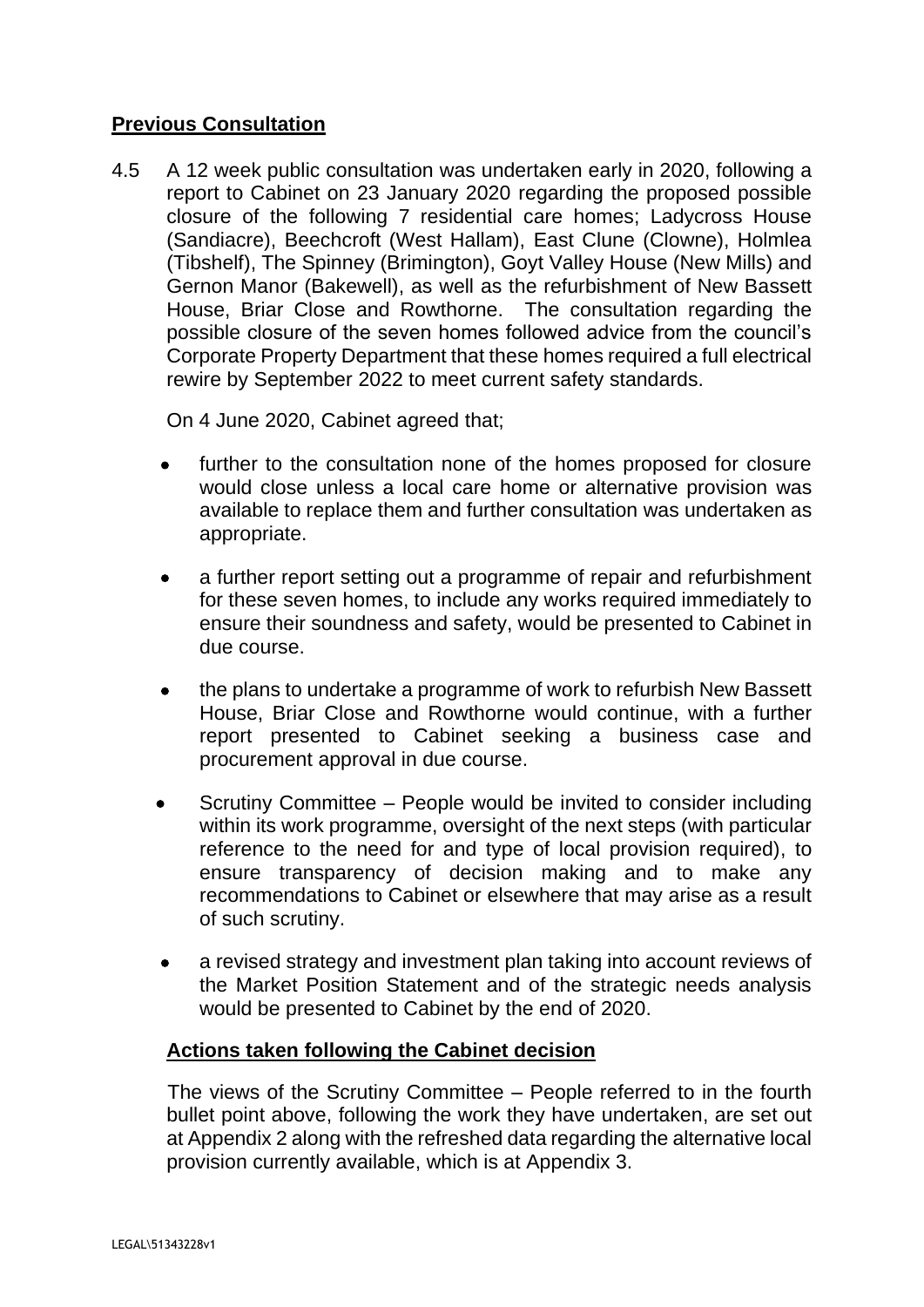The prior consultation considered the possible closure of the seven homes and the refurbishment of a further three homes. The outcome of that consultation was that the three homes proposed for refurbishment would continue to be refurbished and this work is now underway. The outcome in relation to the other seven homes was that they would not close until such time as a local care home or alternative provision was available to replace them, and further consultation had been undertaken.

4.6 On 10 December 2020, the Executive Director for Adult Social Care and Health, submitted a report to Cabinet providing an update on the actions agreed at 4 June 2020 Cabinet.

Cabinet was informed that the Council's Property Department had compiled a schedule of works, including the work required over the next 1-2 years, to refurbish the seven properties that were subject to the original consultation which included roof works, heating works/replacement of boilers, replacement of kitchen ventilation etc. In addition to this, it was reported that the buildings would require a full, comprehensive, invasive electrical rewire to bring them up to the current required standard. Whilst further feasibility studies would be required, it should be noted that the outline budgeting cost to refurbish the 10 homes subject to the initial consultation, (7 under consideration for possible closure and 3 for refurbishment), was reported to be approximately £30m.

Cabinet agreed the revised timeline below:

- December 2020 January 2021: citizen engagement and engagement with care providers undertaken (including information from the virtual investment event 14 December 2020).
- February 2021: completion of an Interim Market Position Statement to respond to the impact of COVID-19, which will be reported to Cabinet in March 2021.
- Summer 2021 (estimated post pandemic): commencement of a full review of the care market to develop a refreshed Market Position Statement, review of the Health and Wellbeing Strategy and Joint Strategic Needs Analysis.
- Summer 2021: completion of feasibility work on the seven homes which require rewiring.
- Autumn 2021: consideration of a longer-term strategic plan taking account of the revised Market Position Statement, Health and Wellbeing Strategy and Joint Strategic Needs Analysis.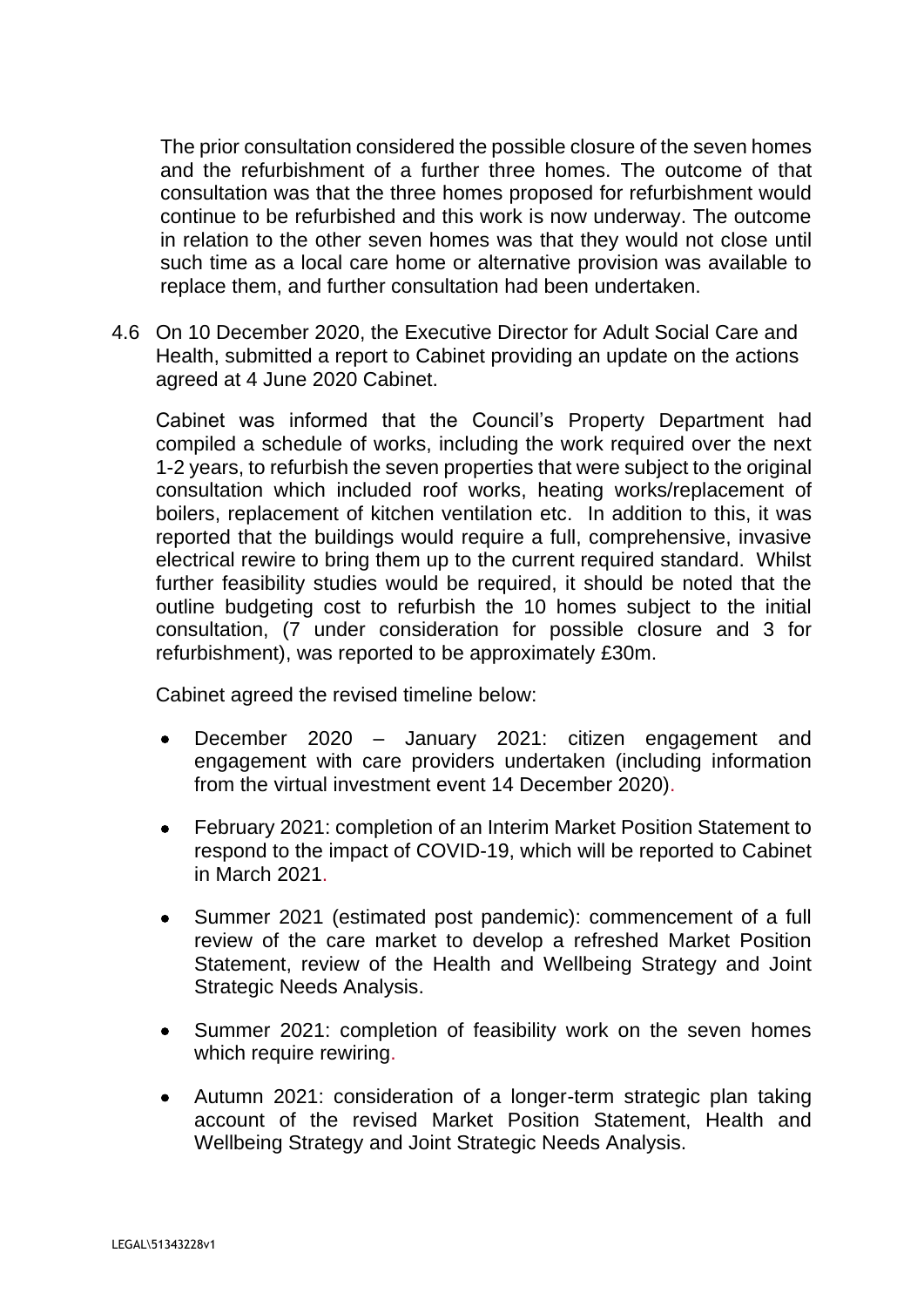It should be noted that Cabinet was assured on 10 December 2020 that the Scrutiny Committee – People, were satisfied that the mitigations currently in place at the seven homes were sufficiently robust and durable to address the perceived increased risk at these properties, but that was on the understanding these mitigations remain in place on an interim basis only and do not represent a long term, sustainable, solution.

- 4.7 The detail required in order to commission the feasibility work that was recommended by Corporate Property in order to obtain an updated cost of the rewire and refurbishments at the 7 properties is completed. The property team have previously provided budgeting estimates of approximately £27m to fully refurbish all seven homes which would include a full reinstall of the boiler and heating system, removal of any asbestos, the fitting of sprinklers in the ceiling, replacement of all bathrooms, a kitchen refit, replacement of the flooring throughout and a full decoration throughout. It would be necessary for the current residents living in these homes to move to alternative accommodation on a temporary basis for a period of up to 40 weeks whilst the refurbishment work was undertaken. Whilst further feasibility work would be required in order to obtain additional updated cost estimates, we are not proposing to progress with commissioning further feasibility studies at this stage in light of the information contained within the Interim Market Position Statement, which has shown that the trend away from residential care and towards care being provided at home has accelerated in the intervening period between the previous consultation exercise and this report. The detail in relation to these aspects is contained within the remainder of this report.
- 4.8 Whilst it has been necessary to delay the development of a full Market Position Statement in light of the pandemic, and it is acknowledged that a further engagement exercise will be required to fully understand its impact upon the views of local people about their future care and support, we consider there is sufficient additional and updated information available to support the recommendation that people should now be further consulted on the future of the seven homes listed above. A consultation exercise at this stage in the process will also serve to further develop our understanding of the market in our locality and enable us to complete a comprehensive Market Position Statement.

### **Analysis of the current position**

4.9 At present, we have an Interim Market Position Statement for Older People's Nursing, Residential, Extra Care and Homecare Services 2021 – 2022 ("IMPS"), which was published in June 2021. The IMPS is based upon analysis of the current research and data and takes into account the feedback from the citizens engagement exercise carried out in January 2021. The IMPS highlights that people are continuing to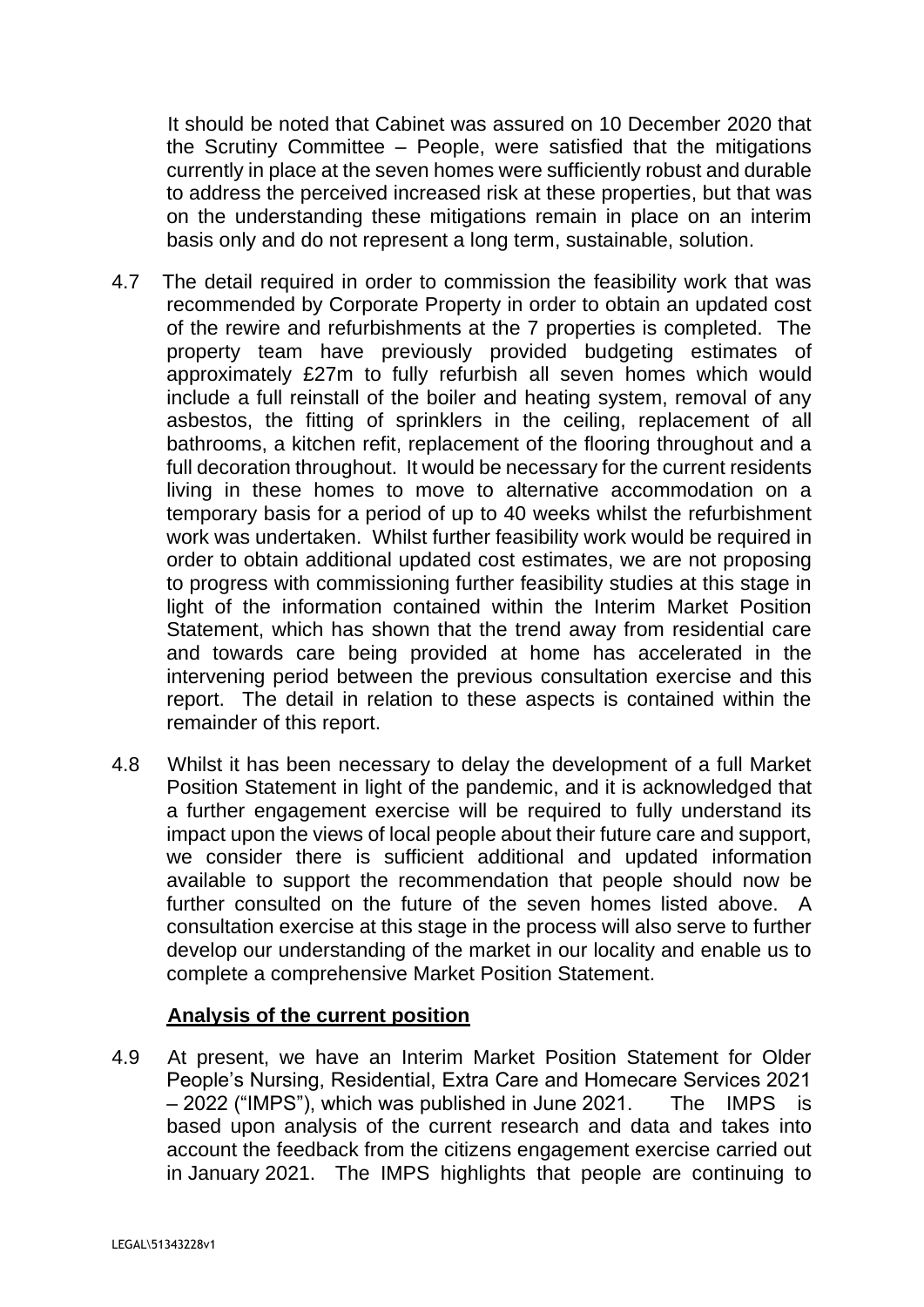choose to live at home for longer and that people are entering care homes later in life and with more acute needs, which has resulted in a reduction in the demand for long-term residential care and an increased demand for nursing care and homecare. Residential care home providers are reporting that they are now supporting people with more complex needs who would have previously had their needs met in a nursing home. This trend is reflected within the Council's directly provided residential care homes and is also reflected in the national picture. As mentioned above, in February 2021 37% of the Council's providers reported occupancy rates below 80%.

- 4.10 The following information contained within the IMPS is relied upon to support the recommendation to conduct a consultation exercise on the proposals regarding possible closure of the homes identified in the report.
- 4.10.1Recent modelling conducted by Laing-Buisson in 2021 suggests that there will be a lower number of people accessing residential care in the future than the ONS figures suggest. This is because the ONS projections are based upon an assumption that entering a care home is inevitable in later years, but we know people are choosing alternative long-term care options.
- 4.10.2Lower levels of demand are expected to continue for an extended period and recent research by the Institute for Public Policy Research found that there is a lower demand for residential care and that 1/3 of people are now less likely to seek residential care for an elderly relative, while 40% of over 65's are less likely to consider it for themselves.
- 4.10.3ONS data from the 2011 Census shows that from 2001 to 2011, the increase in the number of people in care homes (avg. 1.3%) did not rise in line with the general population (avg. 13%) and contrary to expectations, the 45% increase in the number of people aged 85+ since 2001 has not resulted in a corresponding increase in demand for residential care. There was in fact a reduction of 4.4% in the number of people aged 85+ in residential care between 2001 and 2017 and a 10.4% reduction between 1996 and 2017 (Laing-Buisson 2017).
- 4.10.4Derbyshire's long-term care admission rate per 100,000 of population was 730.7 in 2015-2016, this fell to 585.3 in 2019-2020, a drop of 25% despite an expanding population. This local picture follows national trends which show a period of decline in the number of long-term admissions to care homes prior to the pandemic and throughout the pandemic. The figures available for 2020 – 2021 indicate there has been a further 20% reduction in admission rates compared with 2019 – 2020.
- 4.10.5Conversely, demand for homecare services for people who live in their own homes and are aged 65 and over has been increasing at pace. An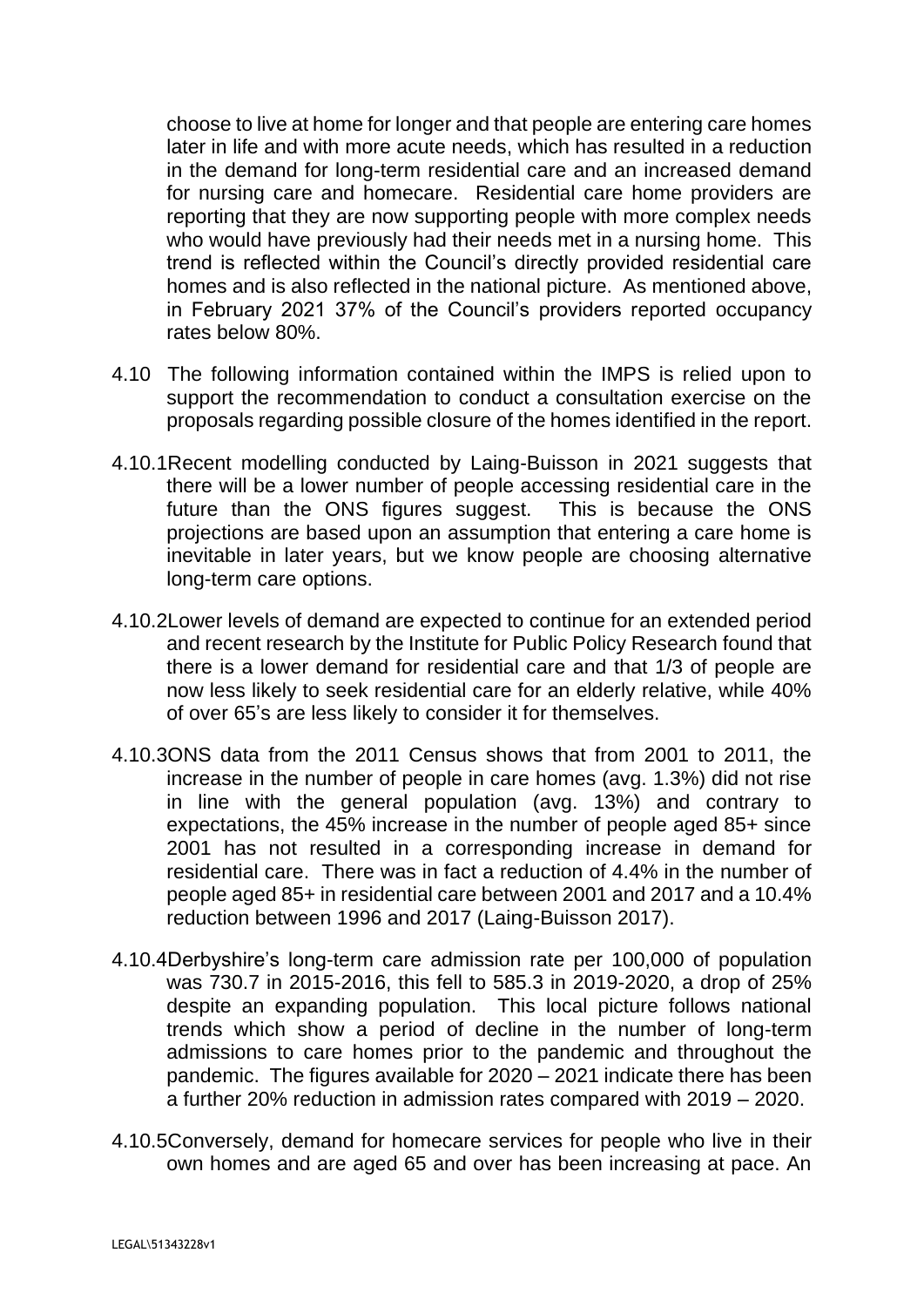average of 4,504 people were supported by homecare services in Derbyshire every month during 2018. This increased by 3% to 4,656 during 2019 and the number of people supported during 2020 increased by a significant 12%, or 5,201 per month average, in spite of people withdrawing from care due to the perceived risk of COVID infection.

- 4.10.65,439 people were supported with a package of care in their home in January 2021 and the Council's area demand figures indicate that over the last 12 months on average there were 102 people waiting for a service. This figure includes people currently without support and others who may already receive support but need to change the type of support or provider, e.g. transferring from short-term to long-term services and hospital discharges. The data indicates that in Q3 of 2020-21 (Oct - Dec 2020), 129 or 87.7% of people referred to the Council after being discharged from hospital were supported to remain at home.
- 4.11 The Council is taking steps to respond to this increased demand and recognises the need to develop a much stronger emphasis on existing types of support which are community and housing based, as well as new and innovative forms of care for the future. The Better Lives work continues at pace to ensure there is sufficient capacity to support people who are being discharged from hospital with packages of support in their own home on a short-term basis, whilst the appropriate long-term support within the community is commissioned if it is required.
- 4.12 In quarter 1 of this year, the new reablement offer is on target to ensure that an additional 1,320 people are able to access the reablement service every year and performance in the first quarter shows that the service supported 885 against a target of 897. This work will continue to impact upon the number of people who can be supported in their own home.
- 4.13 The Commissioning Strategy for Derbyshire 2019–2035, (the "Commissioning Strategy"), details the joint ambition of Derbyshire County Council, Health, Housing and the District and Borough Councils, to support older people to live independently in their homes and communities for as long as possible. This strategy was based upon a strategic vision developed in 2018, which incorporated the wishes of older people who told us they wish to remain living in their own homes. In creating the vision in 2018, the Council worked with the Housing Learning and Improvement Network ("Housing LIN"), which is a national independent network that brings together health and social care professionals to encourage innovative housing solutions that meet people's needs and expressed wishes. When asked, 69% of people in Derbyshire surveyed, expressed a wish to stay in their own home with care and support from a care provider in the hometown or village they are familiar with. The engagement exercise conducted in January 2021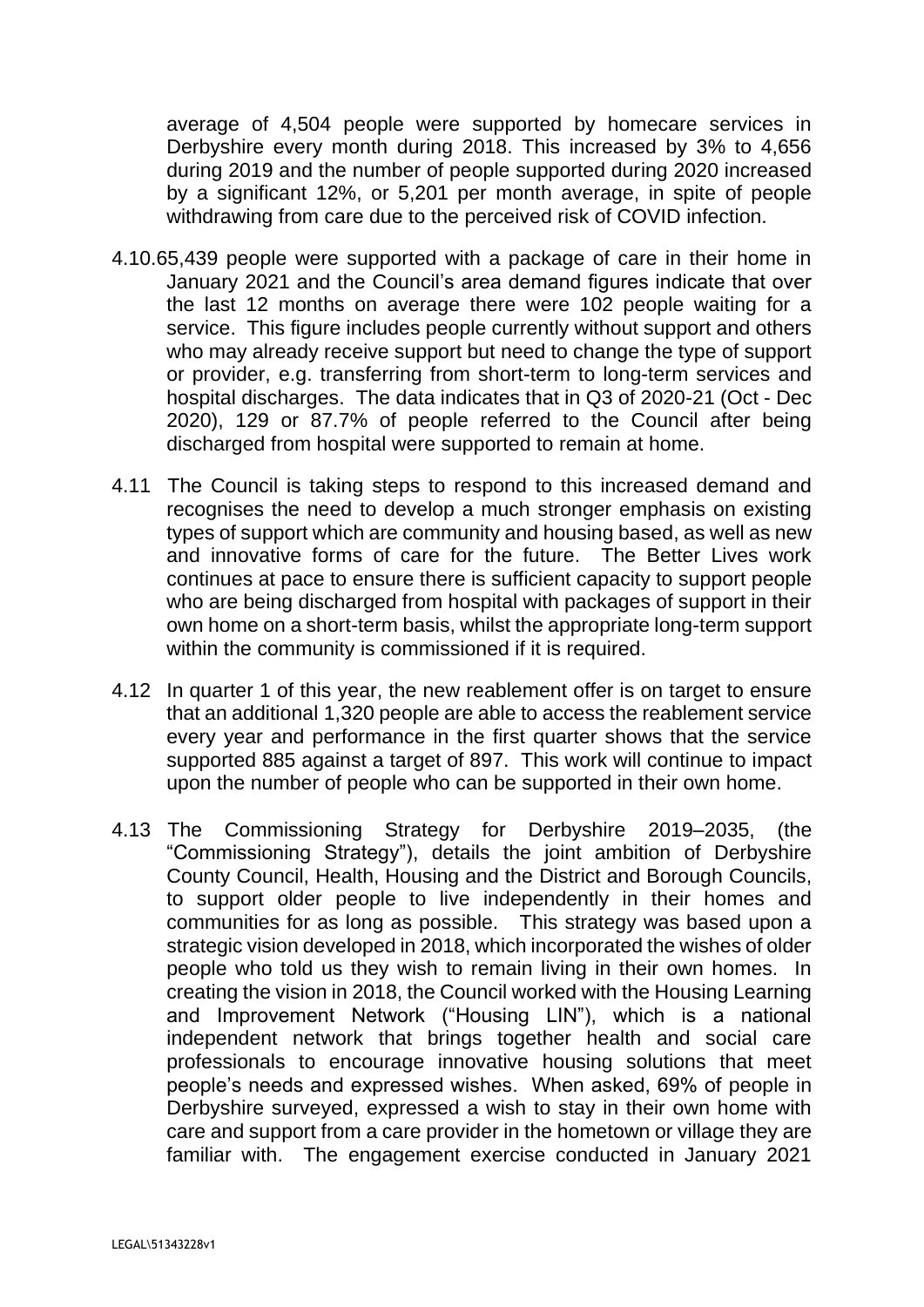reaffirmed the message given to us by people living in Derbyshire that residential care is not the preferred option for most people.

4.14 As described above, we know that when people do go into residential care, they often have more complex needs and it is therefore important that the structure and layout of our residential homes allow for these needs to be met. The Commissioning Strategy sets out that good quality residential care should include en-suite facilities for all residents, including level access showers and bedrooms that are no smaller than 12m square, with sufficient room within the bedrooms for visitors and carers to access both sides of the bed and with easy use of any equipment that is required for care. There should be sufficient disabled toilet facilities, accessible outdoor space for residents and they should be dementia friendly in design. When commissioning residential care, the focus needs to be on residential homes that meet the needs of older people with complex physical or medical care needs and where those with dementia can be supported.

### 4.15 **The homes requiring a rewire by September 2022**

In light of the advice received from the Council's Corporate Property Department that the seven homes subject to the original consultation require a rewire by September 2022, and taking into consideration the information contained within the analysis section above, it is necessary to review all possible options with the aim of seeking to ensure that residents live in residential homes which are safe, fit for purpose and meet the required standards, as well as delivering the Accommodation Strategy.

### 4.16 **Options available to the Council**

- One option is to do nothing and maintain the status quo. This is not recommended as viable option in light of the advice received from colleagues in corporate property that major rewiring and refurbishment work is required at the seven sites to bring the properties up to the required standard. It is not recommended that this option should be consulted upon.
	- One option is to rewire the homes and carry out any other essential maintenance work but not carry out a full refurbishment. Any aesthetic damage done to the properties as a result of this work could be 'made good' following completion. Whilst this is likely to bring down the immediate cost of the work it is not recommended as a viable option because this would not bring the properties up to the standard our residents expect and deserve. For example, the properties would still be left without modern sprinkler systems throughout having a significant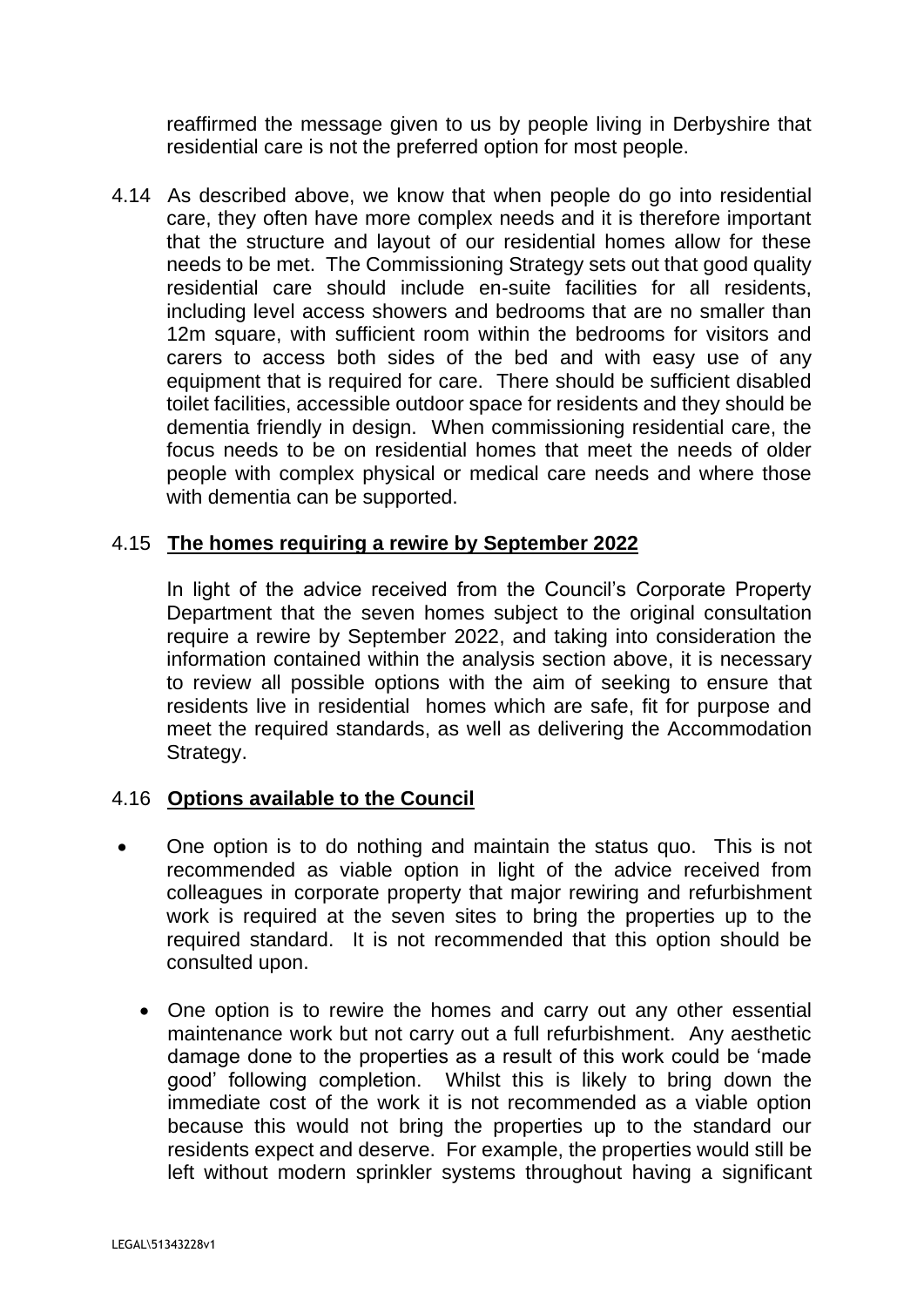impact upon the staffing requirement in these homes. It is not recommended that this option should be consulted upon.

- One option is to rewire and carry out major works to refurbish the homes including a full reinstall of the boiler and heating system, removal of any asbestos, the fitting of sprinklers in the ceiling, the replacement of all bathrooms, a kitchen refit and full decoration, as described in paragraph 4.7. This option would require current residents to move out for a period of up to 40 weeks.
- One option is to close the homes and support residents to move to 'local', 'reasonable' and 'suitable' alternative provision as recommended by the Improvement and Scrutiny Committee – People, the detail of which is set out in Appendix 2.
- One option is to close the homes and support residents to move to any suitable alternative provision.

It is proposed that the Council consults on the three viable options from the five listed above. The relevant factors to be considered as part of any consultation of the viable options are contained within the following paragraph.

- a) Cabinet has previously made a decision to only close the homes if a local care home or alternative provision was available to replace them.
- b) To ensure that all people requiring residential care can access high quality care in appropriate facilities a full rewire is required in the 7 homes to bring them up to standard.
- c) The homes require significant expenditure in the short and medium-term in order to address urgent maintenance and refurbishment issues. This includes rewiring as a priority, but also heating/boiler replacement, roof works, fire safety improvements and kitchen ventilation works, which cannot be delayed indefinitely. The Corporate Property Department has advised that arrangements to replace the current wiring must be completed by September 2022 to ensure the electrics are brought up to the required standard within a reasonable timeframe.
- d) The homes are no longer fit for the purpose they were originally designed for and do not meet the design requirements set out in the Commissioning Strategy. Even if they are refurbished, they do not have the space, facilities or capability to be adapted to meet the needs of increasingly frail older people, which impacts upon the Council's ability to provide high quality care.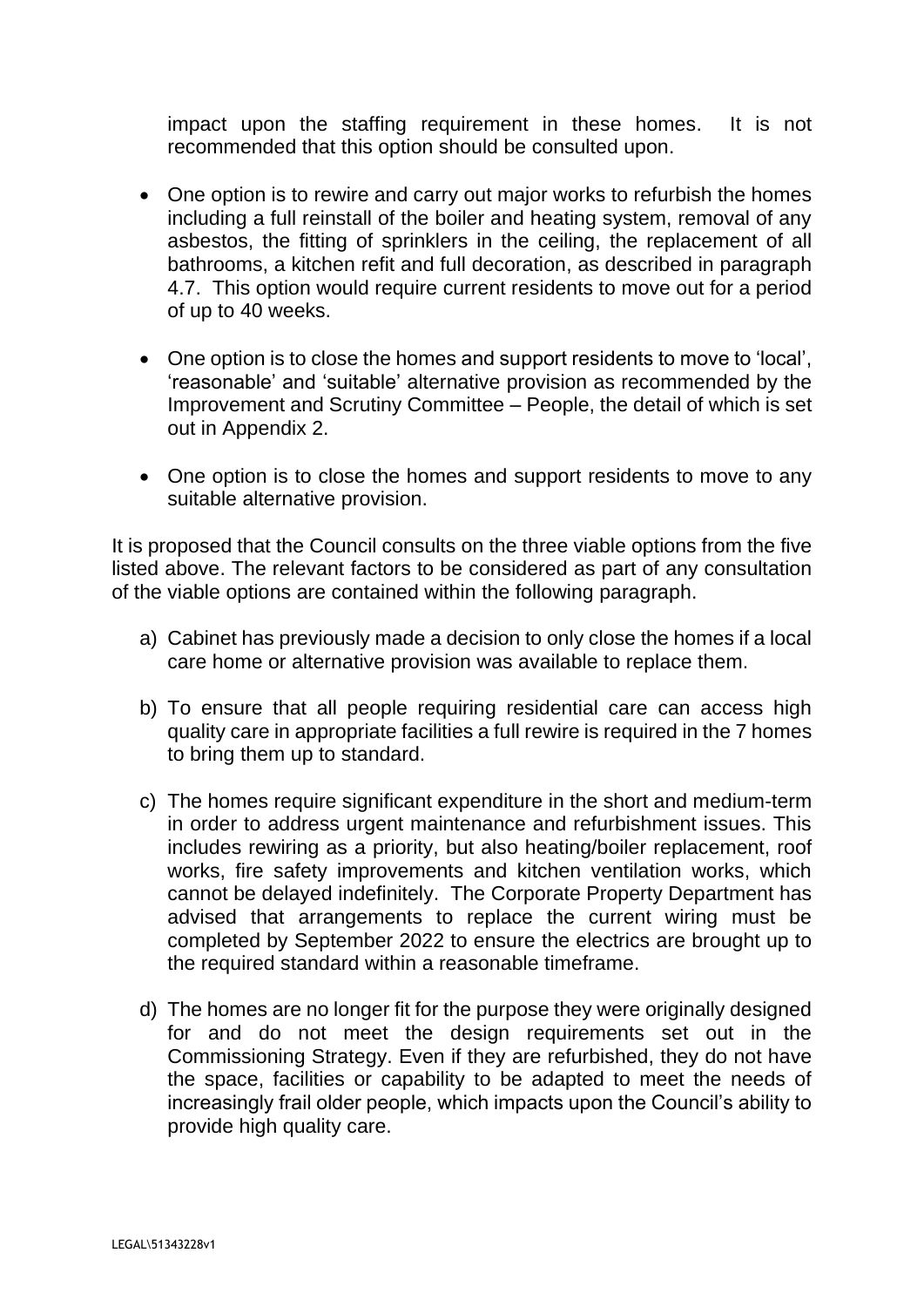- e) As result of abridged timescales to complete this essential work any residents living in the homes in September 2022 would need to move out on a temporary basis for a period of up to 40 weeks whilst a full rewire or refurbishment is undertaken causing significant disruption and disturbance for residents and their families and for staff who would need to be redeployed during this period. Current residents could return to the homes to live there in the longer-term following completion of the work.
- f) There is currently an oversupply of residential care beds in Derbyshire and in February 2021, 37% of the Council's providers reported occupancy rates below 80%. Local demand is following national trends and shows a period of decline prior to the pandemic which appears to have been accelerated by the pandemic.
- g) There is sufficient capacity in the market to provide alternative provision for the current residents. Information about the current vacancies in the relevant areas is at Appendix 3.
- h) In accordance with the expressed wishes of the majority of people consulted in Derbyshire about their future care needs, the Council will be seeking to offer alternatives to residential care through increased community based services and via engaging with the market in relation to the identified undersupply of housing with care provision to 2035.
- i) Significant expenditure on those homes which there is diminishing strategic need for and, even if refurbished, will still not be fit for purpose, is not the best use of public money.

## **Preferred Course of Action**

- 4.17 In light of the above factors, it is proposed that approval is sought to commence consultation; with the possible closure of the seven homes subject to securing local reasonable and suitable alternative provision for the current residents set out as the perceived most viable option within that consultation.
- 4.18 Whilst the Council considers this to be the likely most viable option at this stage and that suitable alternatives are currently available for residents within their local area, it is vital to the process that the views of the residents, their families and other stakeholders are sought prior to any decision being taken with regard to the future of these 7 homes. The Council will keep an open mind as to whether this option remains the most viable throughout any approved consultation exercise and will need to evaluate any responses received to such a consultation in order to ascertain whether further viable alternative options have been put forward, or give the council reason to reconsider whether the other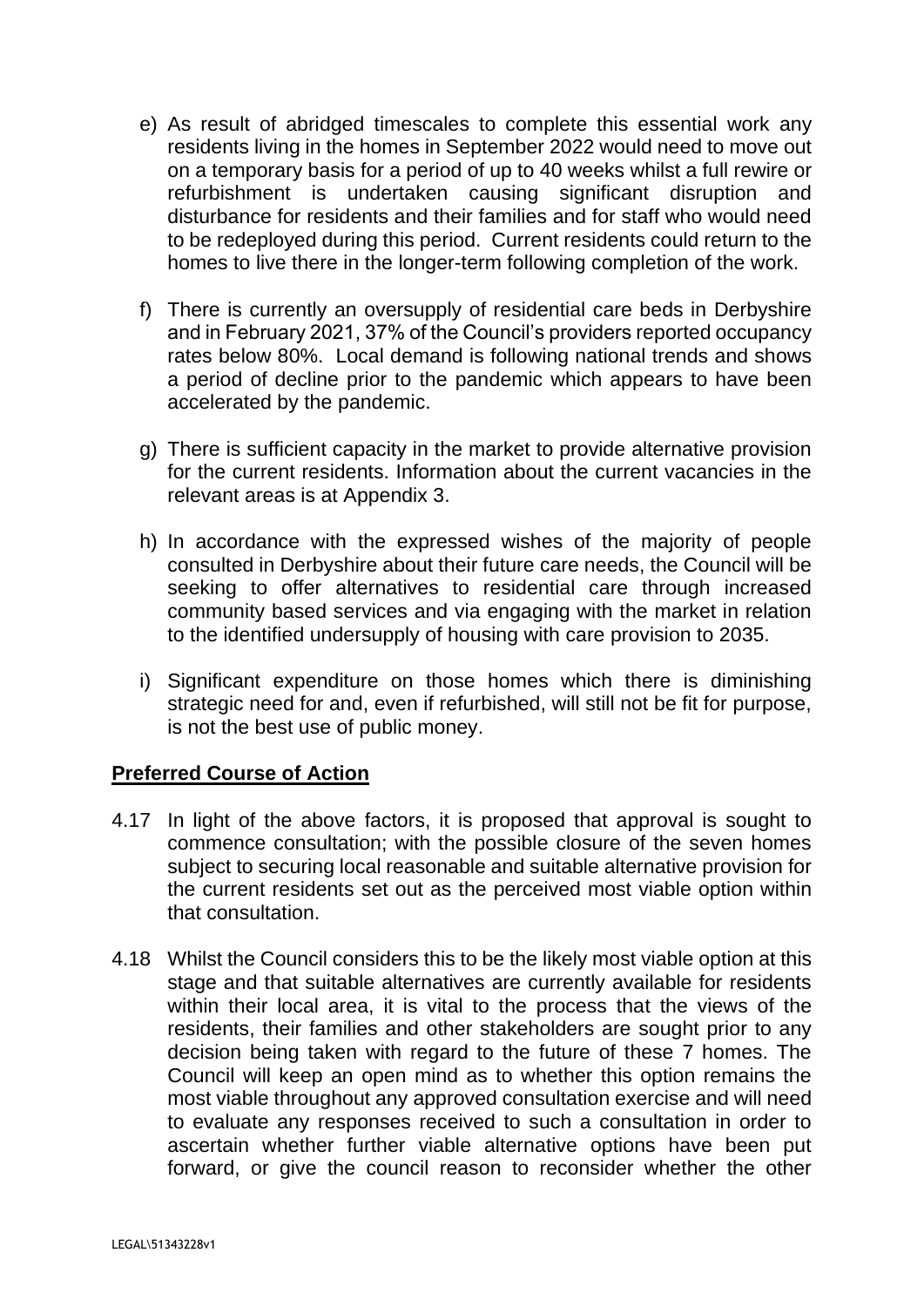options above themselves represent a more viable future for each of the seven homes. Specific questions in this regard would form part of any approved consultation exercise.

4.19 Should a consultation exercise be approved and, subsequently, closure of any homes be approved following that consultation, families and residents would be supported in accordance with the Council's Major Change and Closure Guidance at appendix 4 and in accordance with the 'Pledges' at appendix 5. At that point in the process, it would also be necessary to seek approval to explore viable options in relation to disposal of the site of each of the seven homes. This would ensure that all possible avenues available to the Council may be identified and evaluated in line with the Council's priorities; for example, including but not limited to, opportunities for engaging developers to deliver additional housing where demand has been identified in the accommodation and support strategy, or disposing of the properties with a view to obtaining a capital receipt representing best value for the Council.

### **5. Consultation**

If this report is approved, it is proposed that formal public consultation will commence on 22 November 2021 and last for 12 weeks ending on 14 February 2022. A single consultation exercise would be carried out covering all seven homes which are the subject of this report.

We also propose engaging informally with the staff members of each of the seven homes as part of the consultation exercise. Such engagement will encourage all staff to participate in the consultation and to share their experiences and views on the proposals. We will also offer support through the process, engaging more formally with the staff of any home which may eventually be closed and we would seek to support as many staff as possible to be redeployed into other available vacancies across both the department and the wider Council.

We will support individual residents and their families to understand and engage with the consultation process and the potential implications for them by offering face to face consultations, where requested, and creating an information pack for residents to ensure the relevant information is presented in an accessible and clear format.

Subject to this report being approved and the consultation exercise undertaken it is anticipated that, once the consultation responses have been considered and an Equality Impact Analysis completed, a further report will be presented to Cabinet regarding the proposed next steps. Dependent upon the outcome of any decision at that time, an indicative timeline for events following this would be: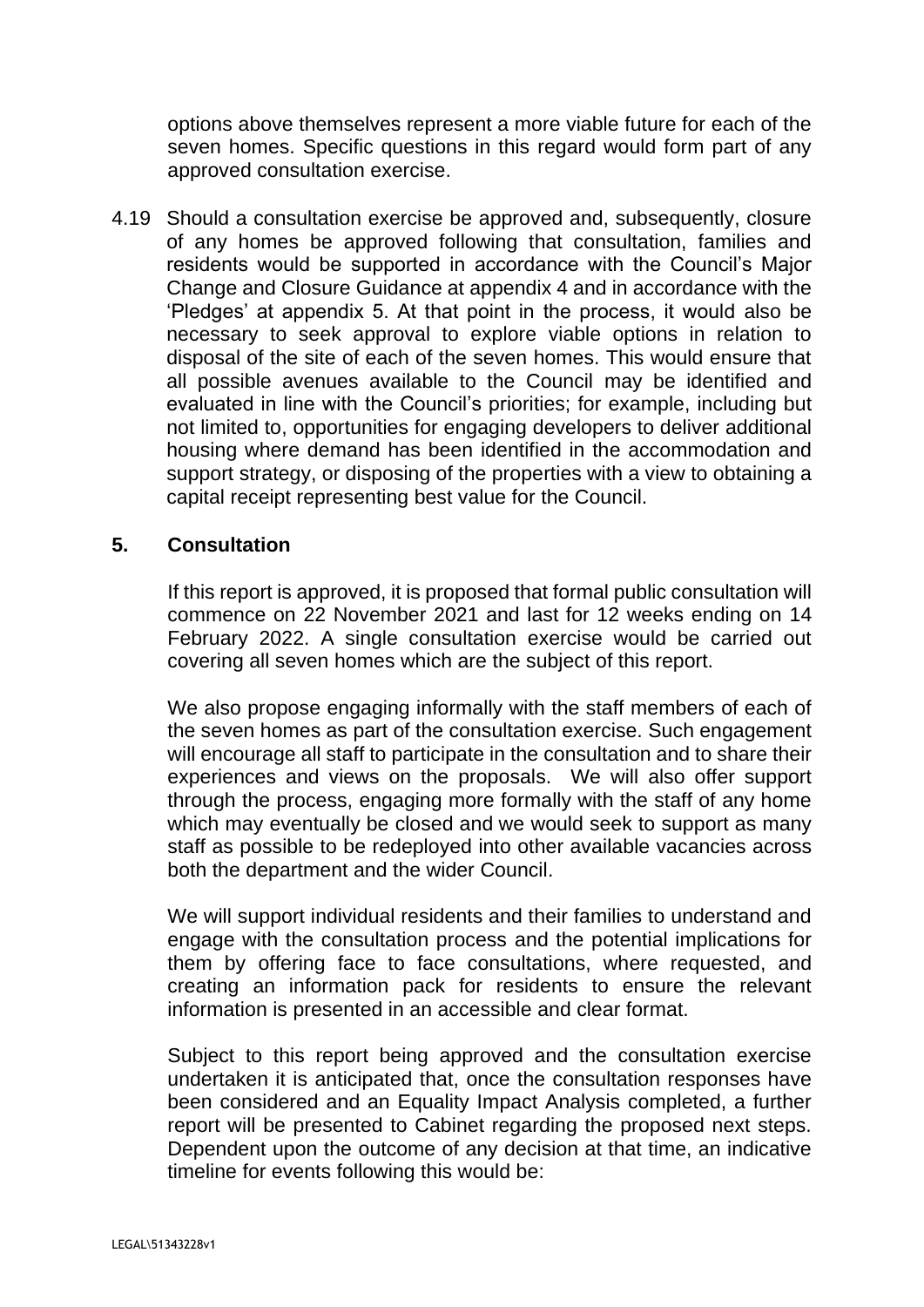• 07 April 2022: Cabinet receives and considers a report on the outcome of the consultation.

• 11 April 2022: Dependent on the decision of Cabinet, the social work teams start work on individual patient care assessments in order to reassess the individual residents affected in terms of their suitability to move, and, as appropriate, to tailor individual planning for alternate accommodation. This work would be prioritised to ensure that the people impacted were provided with information about the available options in order to allow them and their families to make the best choice available to them. Cabinet should note that if the process reaches this stage, further focused consultation would need to be carried out with individual residents, taking into account the individual's personal circumstances in order to understand their appropriate individual needs, and to locate and provide the best suitable alternative provision that will meet those needs.

### **6. Alternative Options Considered**

6.1 To determine the future provision of accommodation for older people in the seven residential care homes without conducting a further public consultation exercise. This is not recommended as a viable option because proposals to make significant changes in service provision require consultation with the public and those directly affected, including service users, staff and carers and relevant stakeholders. In addition it would not meet the previous Cabinet commitment in June 2020 that "none of the homes proposed for closure would close unless a local care home or alternative provision was available to replace and further consultation be undertaken as appropriate".

### **7. Implications**

7.1 Appendix 1 sets out the relevant implications considered in the preparation of the report.

### **8. Background Papers**

Older People's Housing, Accommodation and Support: a commissioning strategy for Derbyshire 2019 - 2035

Interim Market Position Statement for Older People's nursing, residential, extra care and homecare services 2021 – 2022.

Cabinet on 23 January 2020 – Report of the Executive Director for Adult Social Care and Health; Revised vision and future strategy for Direct Care homes for Older People 2020 – 2025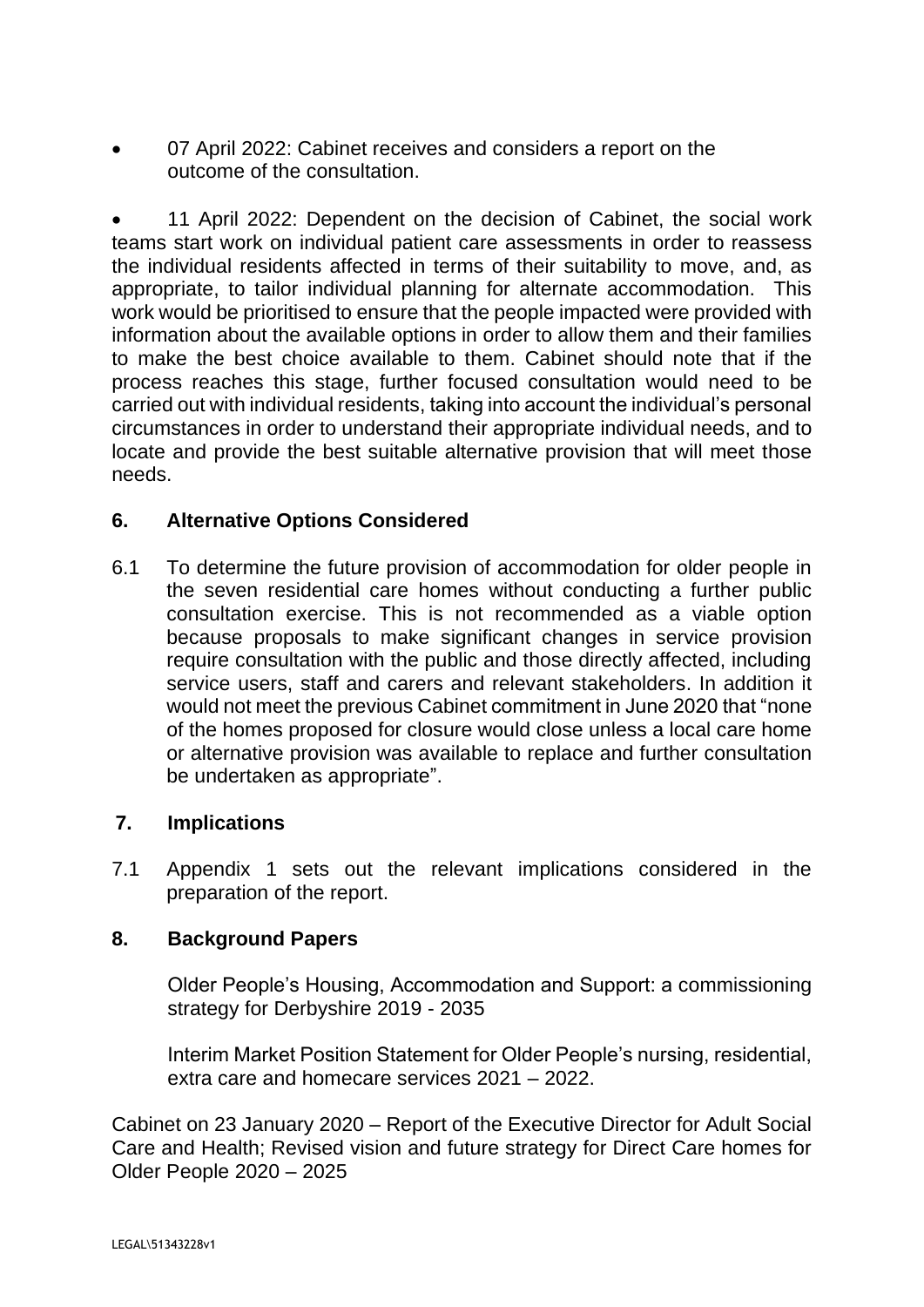Cabinet 4 June 2020 – Report of the Executive Director for Adult Social Care and Health; Outcome of the consultation on the future of Direct Care Homes for Older People

Cabinet 10 December 2020 - Report of the Executive Director for Adult Social Care and Health; Direct Care homes for older people: update on actions

Cabinet 11 March 2021 – Report of the Chairman of the Improvement and Scrutiny Committee – People; Scrutiny of the next steps in relation to Direct Care Homes for Older People – update on progress

### **9. Appendices**

- 9.1 Appendix 1 Implications
- 9.2 Appendix 2 Outcome of engagement of the Scrutiny Committee People
- 9.3 Appendix 3 Alternative local provision within 10 miles of each home
- 9.4 Appendix 4 Adult Care Major Change and Closure Guidance [https://staff.derbyshire.gov.uk/site-elements/documents/working-here/adult](https://staff.derbyshire.gov.uk/site-elements/documents/working-here/adult-care/major-change-and-closure-guidance-accommodation-care-and-support-for-older-people.pdf)[care/major-change-and-closure-guidance-accommodation-care-and-support](https://staff.derbyshire.gov.uk/site-elements/documents/working-here/adult-care/major-change-and-closure-guidance-accommodation-care-and-support-for-older-people.pdf)[for-older-people.pdf](https://staff.derbyshire.gov.uk/site-elements/documents/working-here/adult-care/major-change-and-closure-guidance-accommodation-care-and-support-for-older-people.pdf)
- 9.5 Appendix 5 Pledges to Residents

### **10. Recommendation(s)**

That Cabinet approves:

- (a) The programme of formal public consultation on the future of the homes listed below (one of which includes an integral day centre), including possible closure, for a period of 12 weeks, to be conducted as set out in the report:
	- Ladycross House (Sandiacre)
	- Beechcroft (West Hallam)
	- **East Clune (Clowne)**
	- Holmlea (Tibshelf)
	- The Spinney (Brimington)
	- Goyt Valley House (New Mills)
	- Gernon Manor (Bakewell)
- (b) That a further report will be received following the conclusion of the consultation and market engagement processes, including a full Equality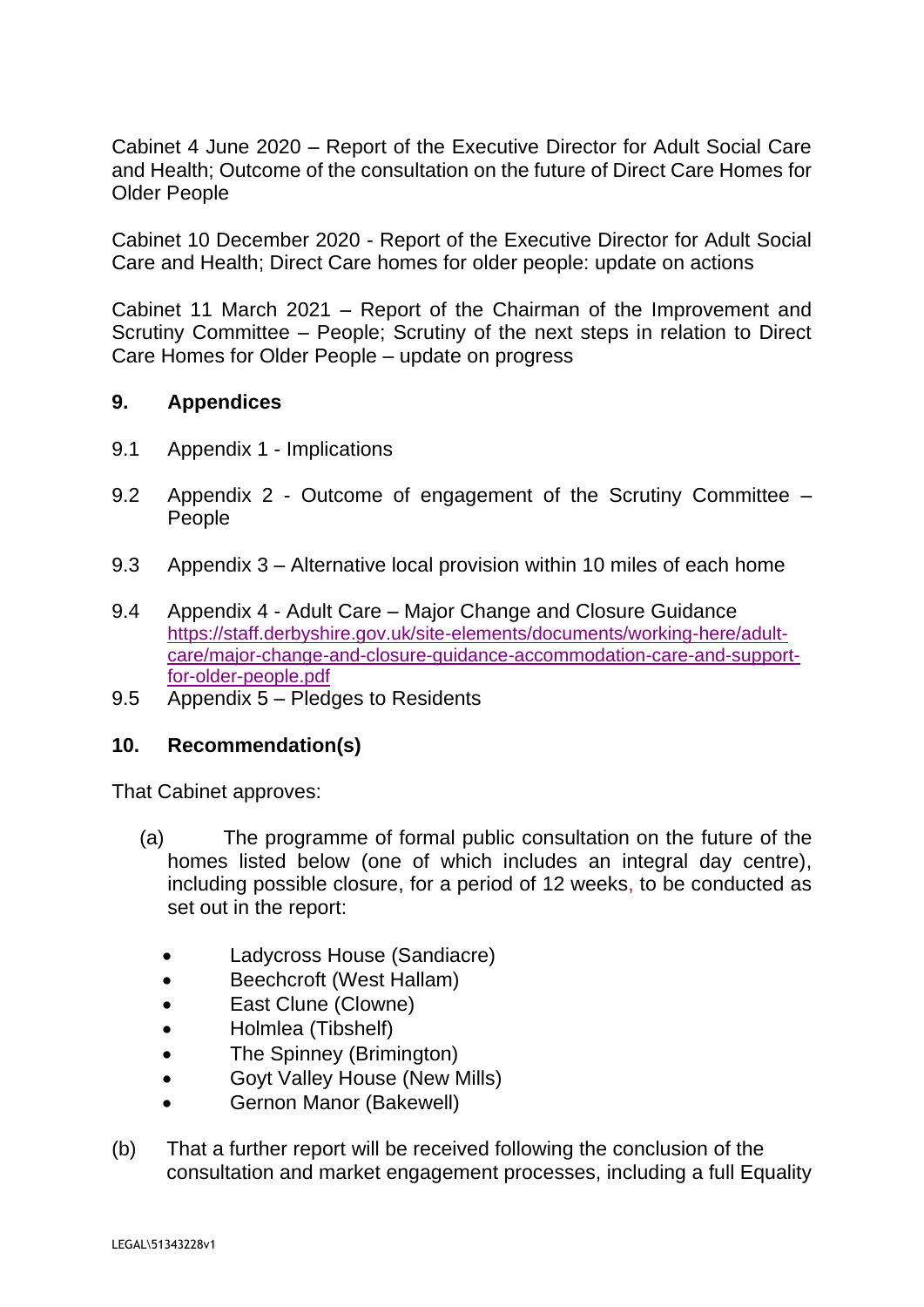Impact Analysis.

## **11. Reasons for Recommendation(s)**

- 11.1 Proposals to make significant changes in service provision require consultation with the public and those directly affected, including service users, staff and carers and relevant stakeholders to ensure that their views can be taken into account when a final decision is made. Consultation for 12 weeks is proposed to ensure the Council complies with its legal obligations.
- 11.2 A further report following the conclusion of a consultation is recommended to ensure that Cabinet is fully informed of the outcome of the consultation, any market engagement processes and EIA when it makes a decision on the future of the seven homes.

### 12**. Is it necessary to waive the call-in period?**

12.1 No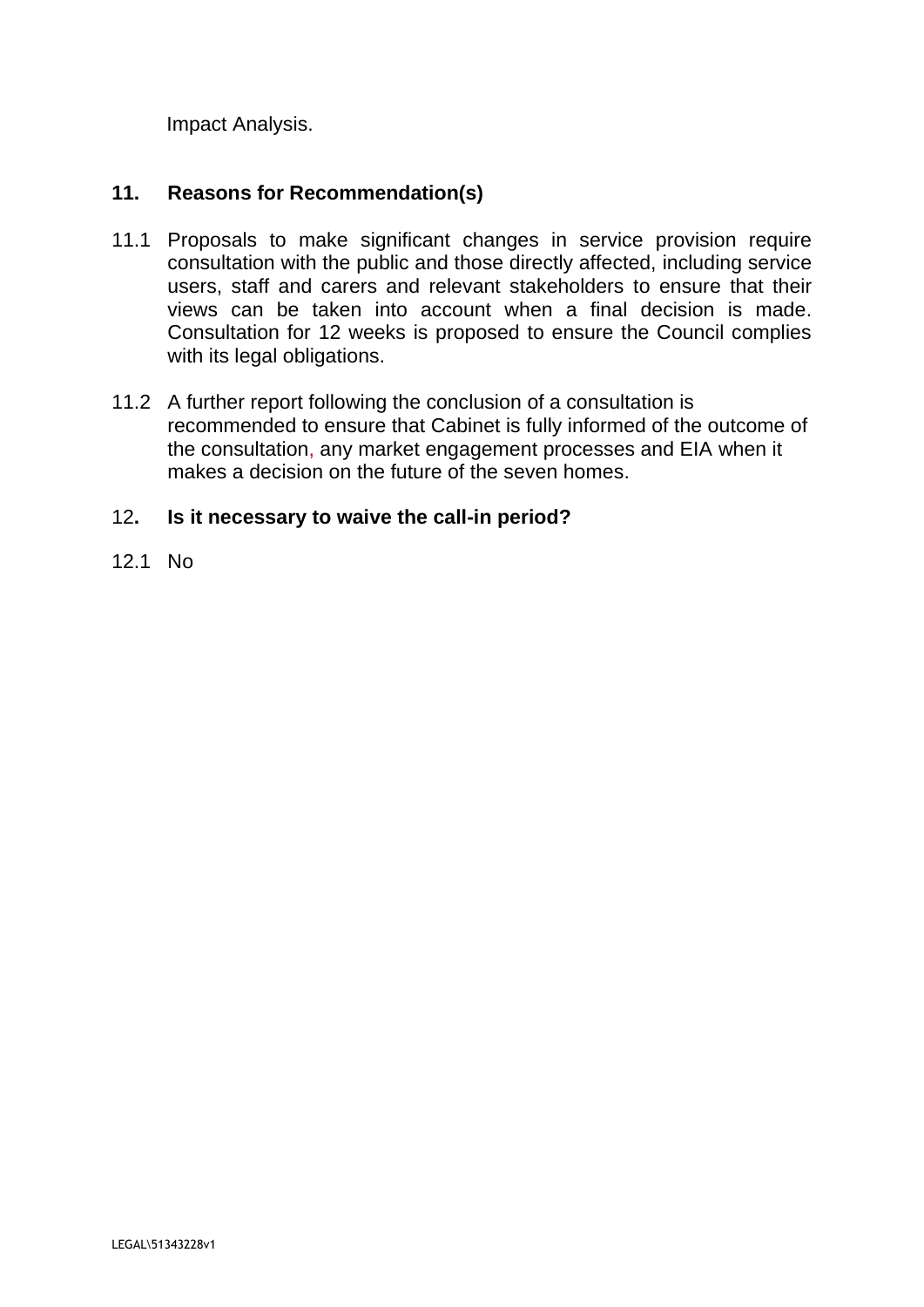### **Implications**

#### **Financial**

1.1 The gross budget available as a result of the proposed closure programme for the seven homes would be in the region of £7.577m

However, there would be a requirement for up to 103 beds to be purchased from the independent sector for residents to move to (based on current occupancy of 42.6%). The ongoing costs of this would be an estimated £3.188 million based on an average weekly cost of £593 per placement.

This would result in a net surplus of £4.389m. Of this a proportion would need to be allocated against the Better Lives project following successful work undertaken on the pathway redesign for older people to remain within their own homes for as long as possible.

These figures don't include provision for potential redundancy costs, site clearance/security costs. Also, potential receipts from sale of land/property are not included.

In addition there is some urgent remedial work that needs to be undertaken within these homes at a cost of £2.400 million. The full refurbishment costs for these homes is estimated to be £27.000 million.

### **Legal**

2.1 The Care Act 2014 imposes a general duty on local authorities to promote an individual's well-being (section 1 Care Act 2014).

'Well-being' is a broad concept but particular reference is made to an individual's control over day-to day life (including over care and support and the way in which it is provided) domestic, family and personal relationships and also the suitability of living accommodation (section 1(2)(d), (g) & (h) Care Act 2014). Local authorities are also required to have regard to particular matters regarding well-being, including the importance of beginning with the assumption that the individual is bestplaced to judge the individual's well-being; the individual's views, wishes, feelings and beliefs; and the importance of the individual participating as fully as possible in decisions relating to the exercise of the function concerned and being provided with the information and support necessary to enable the individual to participate (section 1(3)(a), (b) and (e) Care Act 2014).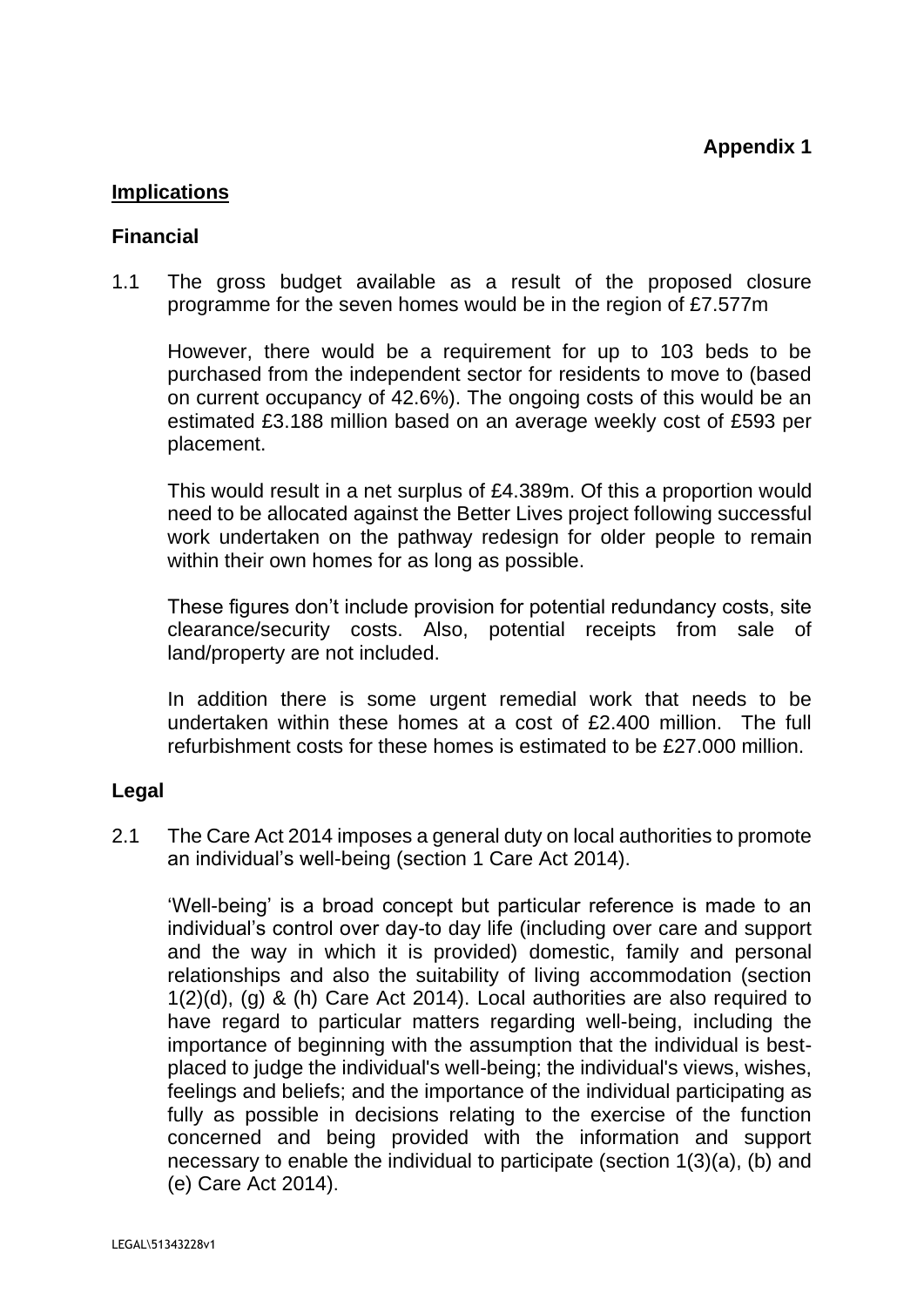Local authorities must promote diversity and quality in the provision of services. There is a duty to promote the efficient and effective operation of the market, which includes ensuring that there is a variety of high quality services and providers to choose from (section 5 Care Act 2014).

An assessment of needs must be carried out where it appears to the local authority that a person may have needs for care and support. The assessment must identify whether the adult has any eligible needs. If there are, the assessment must state what those needs are. [\(Section](https://uk.practicallaw.thomsonreuters.com/6-606-4525?originationContext=document&transitionType=PLDocumentLink&contextData=(sc.Default))  [9\(1\),](https://uk.practicallaw.thomsonreuters.com/6-606-4525?originationContext=document&transitionType=PLDocumentLink&contextData=(sc.Default)) Care Act 2014.) A Local authority must also assess any carer (current or prospective) where it appears they may have need for support.

After assessing what the needs of an adult or carer are, a Local Authority must consider whether the needs meet the eligibility criteria for a provision or service [\(section 13\(1\),](https://uk.practicallaw.thomsonreuters.com/2-607-1207?originationContext=document&transitionType=PLDocumentLink&contextData=(sc.Default)) Care Act 2014). The criteria does not specify the types of care and support that a Local Authority must provide to meet eligible needs. Prior to any individual moving accommodation, their needs assessment and care and support plan should be reviewed. In offering alternative accommodation the Local Authority should have regard to the Care and Support (Choice of Accommodation) Regulations 2014.

Proposals to make significant changes in service provision require consultation with the public and those directly affected, including service users, staff and carers and relevant stakeholders.

Case law has established minimum requirements of consultation, which are:

a) Consultation must be at a time when proposals are at a formative stage;

b) Sufficient information must be given to permit a person to "give an intelligent consideration and response";

c) Adequate time must be given for consideration and response; and d) The results of the consultation must be conscientiously taken into account in finalising any proposal and provided to the decision maker to inform their decision

Following the consultation set out in the report Members will need to take careful account of the views expressed in arriving at their decision. In addition, any final decisions must also take into account the rights of service users as set out in the Human Rights Act 1998, specifically Article 8, "Right to respect for private and family life".

In assessing these proposals, the Council should also have regard to its statutory duties under the Care Act 2014 set out above and the Public Sector Equality Duty. (PSED) under the Equality Act 2010.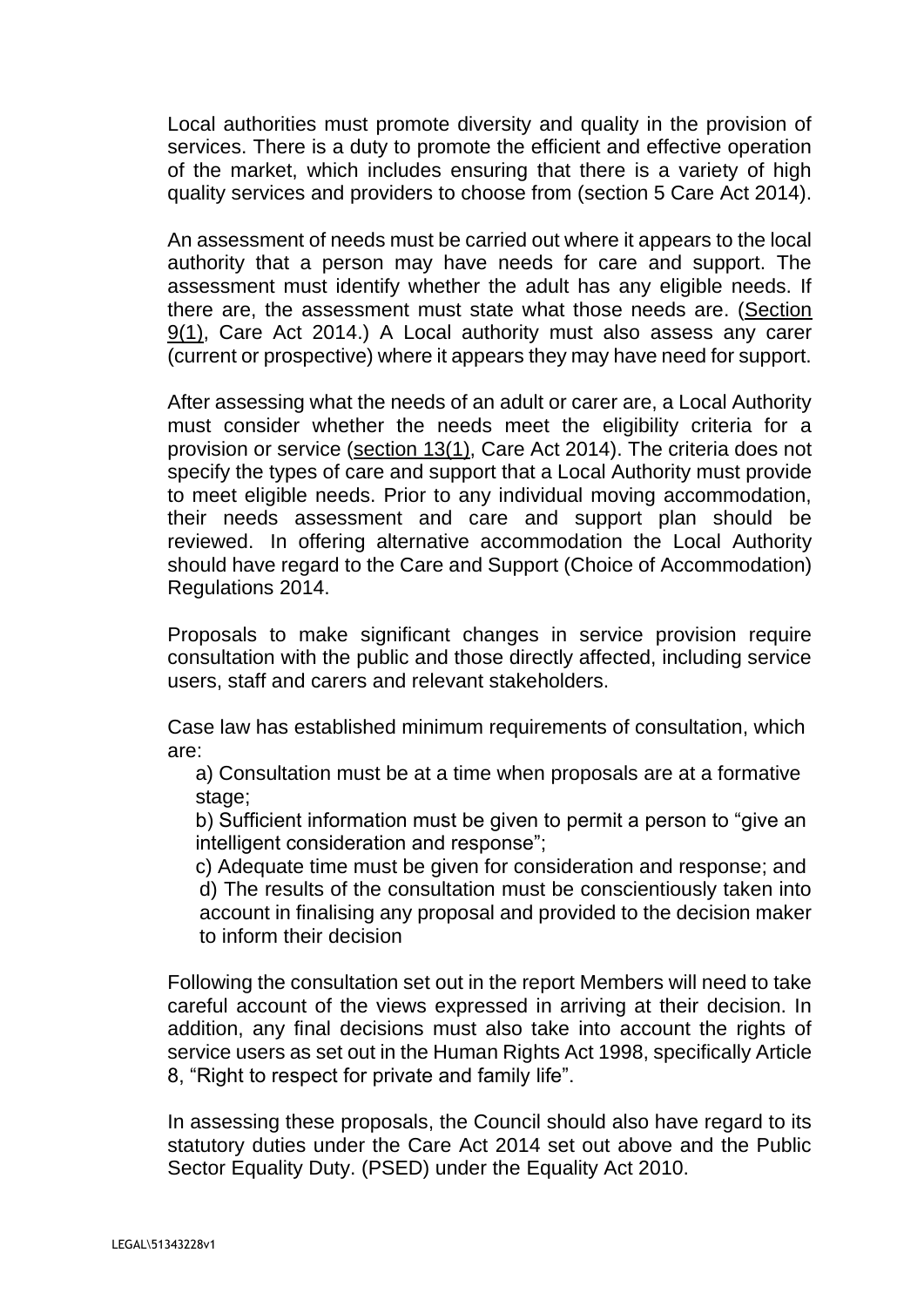The PSED requires public authorities to have "due regard" to:

- The need to eliminate discrimination, harassment, victimisation and any other conduct that is prohibited by or under the Equality Act 2010 (*section 149(1a)*).
- The need to advance equality of opportunity between persons who share a relevant protected characteristic and persons who do not share it (*section 149(1b)*). This involves having due regard to the needs to:
- remove or minimise disadvantages suffered by persons who share a relevant protected characteristic that are connected to that characteristic;
- take steps to meet the needs of persons who share a relevant protected characteristic that are different from the needs of persons who do not share it (*section 149(4)*); and
- encourage persons who share a relevant protected characteristic to participate in public life or in any other activity in which participation by such persons is disproportionately low.

Preliminary consideration has been given to the impact of the proposals on persons with protected characteristics in drawing up these proposals. In particular it is recognised that the methods and content of the consultation will need to be designed so as to fully reflect the needs of the relevant protected groups, in particular older people and disabled people.

In addition, regard has been paid to the Equality Impact Analysis (EIA) carried out in respect of the care pathway redesigns as is referred to in the report. A full EIA will be prepared during the consultation process reflecting issues that are raised during the consultation process. This will be reported in full to Cabinet and a full copy of the EIA made available to Members in order that any adverse impact along with any potential mitigation can be fully assessed. Cabinet members will be reminded at that time of the need to have careful regard to the conclusions of the EIA.

### **Human Resources**

3.1 Any workforce implications arising from the proposals will be the subject of further reports on the conclusion of public consultation. Staff will be included in the public consultation and as mentioned in Section 5 of the report, separate engagement with, and support for, all staff of the homes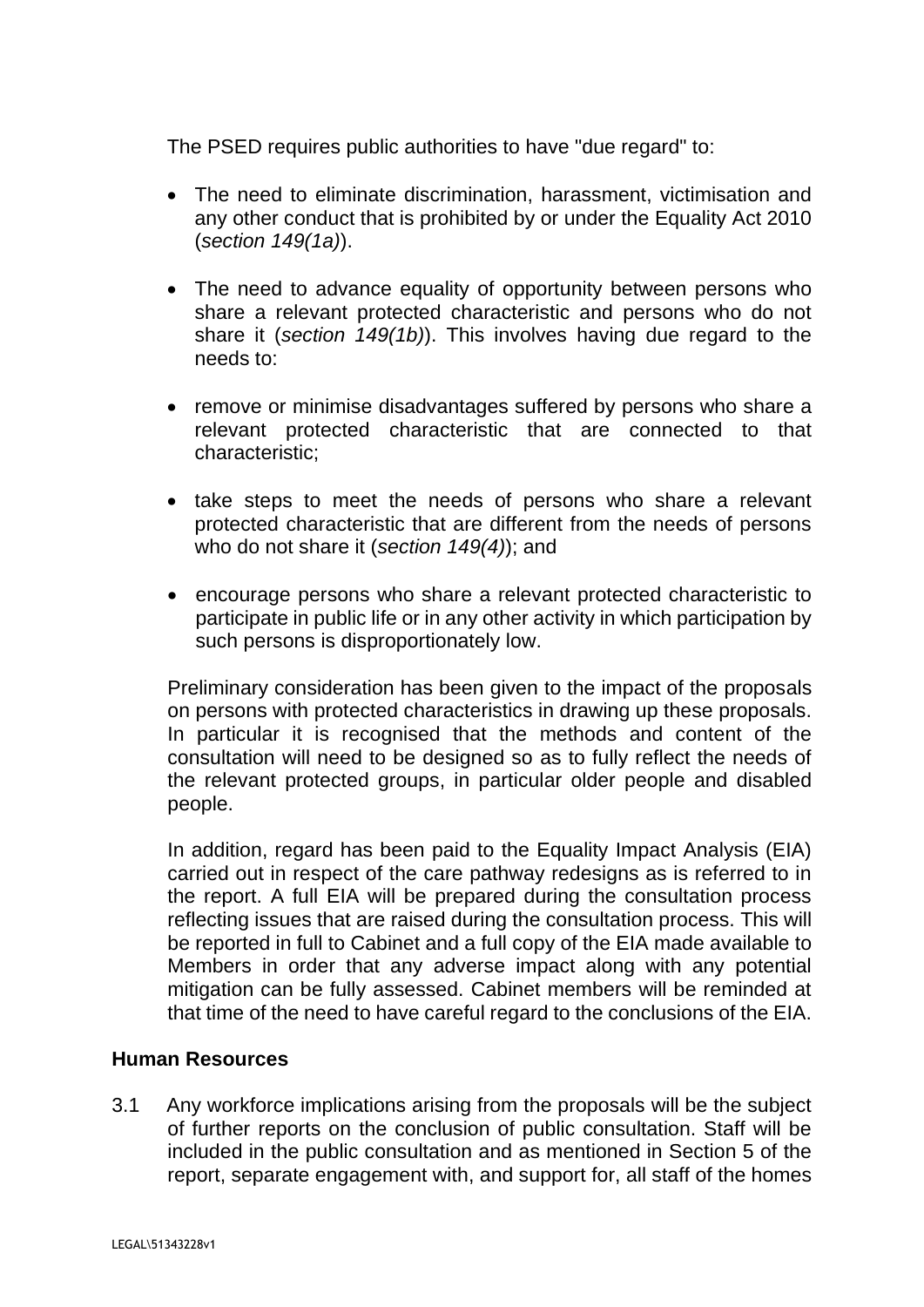that are the subject of this report will be carried out as part of any consultation exercise.

#### **Information Technology**

4.1 None directly arising.

### **Equalities Impact**

- 5.1 The Council has a duty to recognise and mitigate the impact of any changes it proposes upon people in protected groups. The proposals in this report affect older and disabled people living in residential care homes.
- 5.2 There are 73 long term residents living in the 7 homes (as at 20 July 2021) of which 78% are women and 22% are men; 57.5% are over 85 years old, 42.5% are between 65 and 84 years old and 0 are under 65; 98.5% are white British, 1.5 % are from other backgrounds. There are an additional 18 short term residents, (as at 20 July 2021), 77% are women and 23% are men; 61% are over 85 years old and 39% are between 65 and 84; 100% of the short-term residents are white British.
- 5.3 The Council will take account of the challenges which the people affected by the proposals in this report face, both in terms of participation in the consultation and in ensuring that the impact of any changes is mitigated if they are to be implemented. Family and friends will be invited to participate in the consultation and advocacy services will be arranged for people who require them. In terms of the impact of the changes, if they are to be implemented, attached at appendix 4 is the Council's "Major Change and Closure Guidance" which sets out the arrangements which will be made if a decision is made to close a home.
- 5.4 A full Equality Impact Analysis will be undertaken and this will be reported to Cabinet on the completion of the consultation on the proposals in this report, should a consultation exercise be approved by Cabinet.

#### **Corporate objectives and priorities for change**

- 6.1 In the Council Plan 2021 2025 the Council states that listening to, engaging and involving local people in order to ensure services are responsive and take account of what matter most to people, as being a core value.
- 6.2 The Council commits to work together with its partners and communities to be an enterprising council, delivering value for money and enabling local people and places to thrive, and to spend money wisely making the best use of the resources that it has.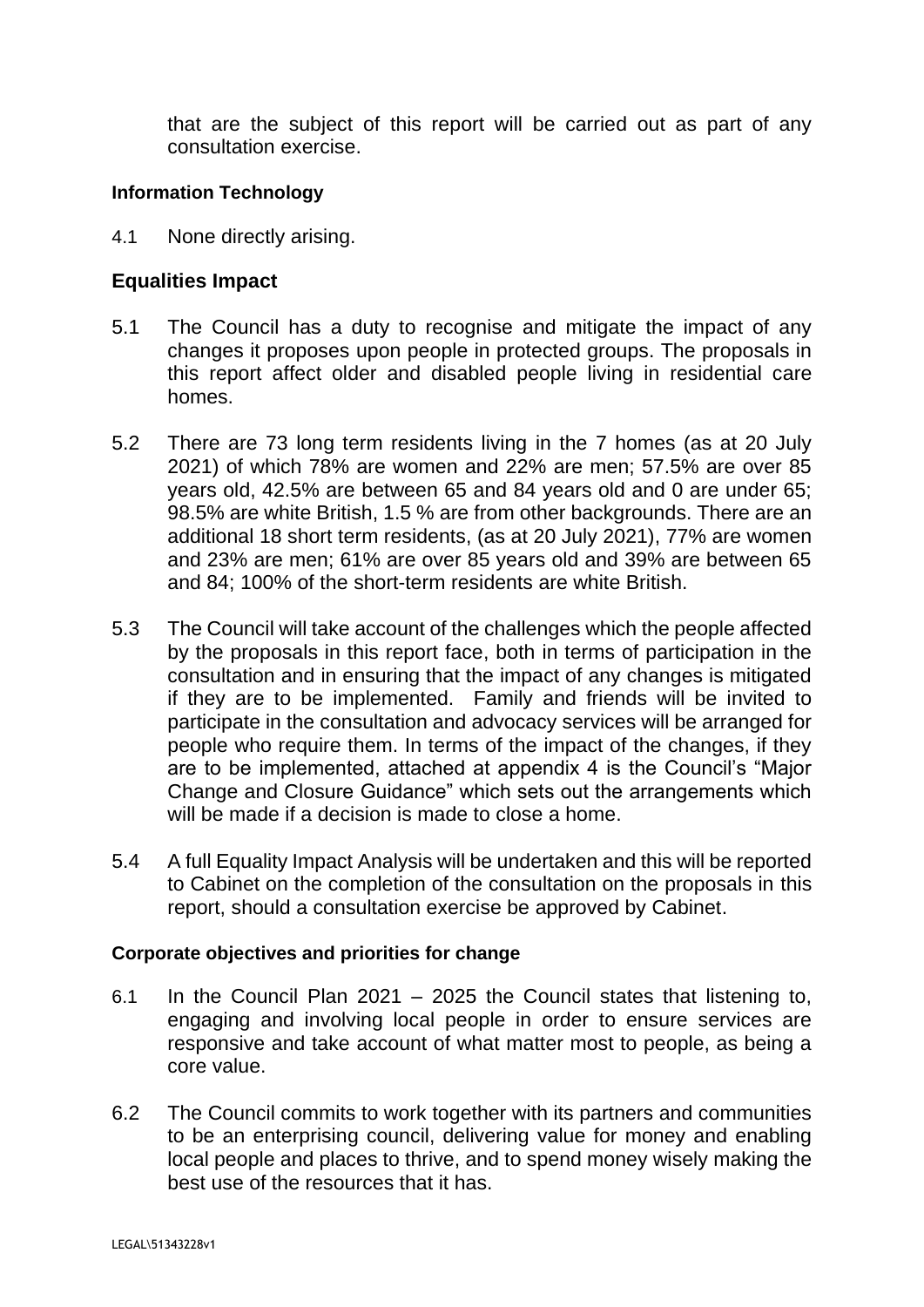#### **Other (for example, Health and Safety, Environmental Sustainability, Property and Asset Management, Risk Management and Safeguarding)**

7.1 As set out in the report.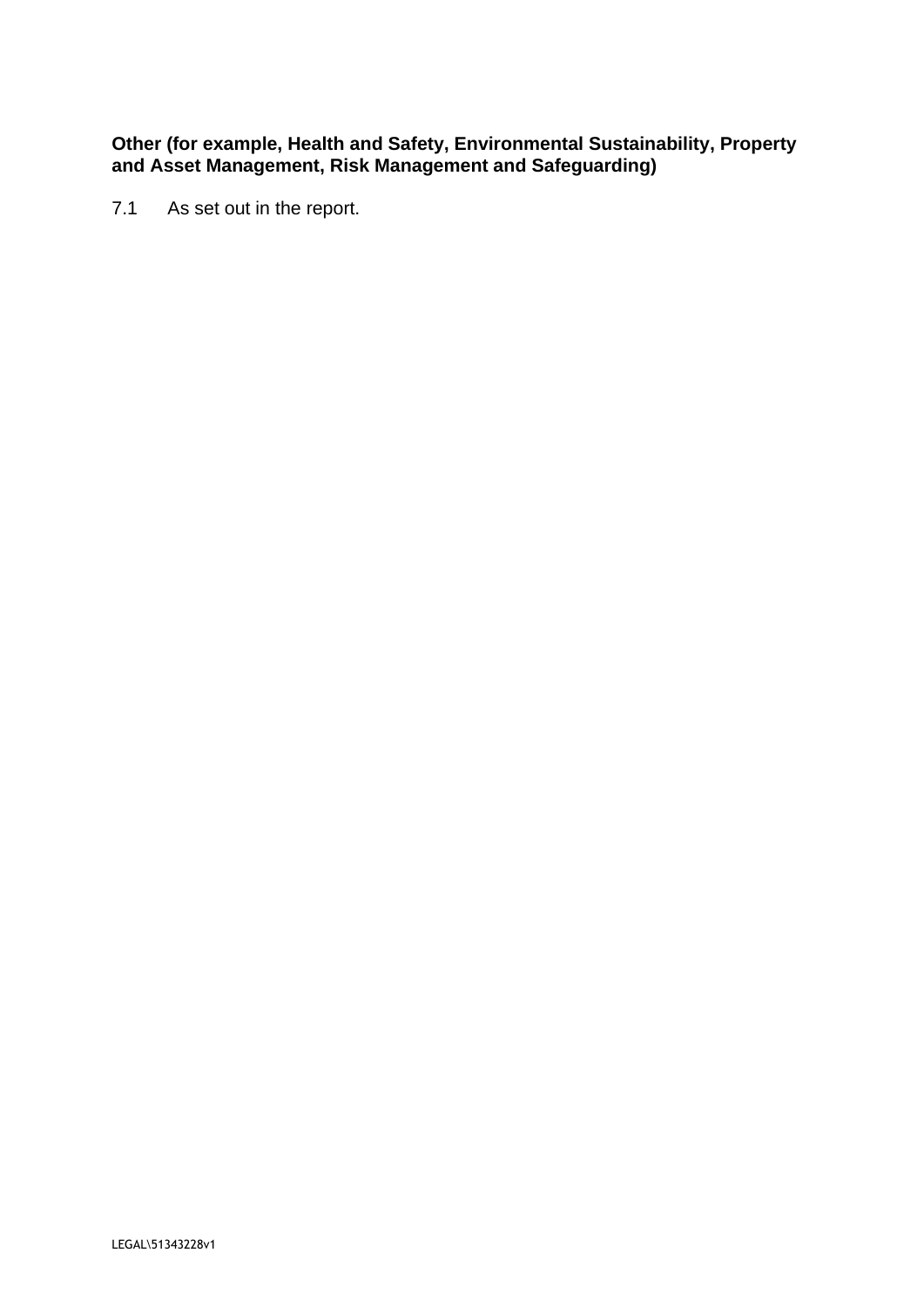### **11 March 2021 – Scrutiny of the Next Steps in Relation to Direct Care Homes for Older People – Update on Progress from Councillor Musson**

On 4 June 2020 Cabinet invited Scrutiny Committee – People to consider including within its work programme, oversight of the next steps (with particular reference to the need for and type of local provision required), to ensure transparency of decision making and to make any recommendations to Cabinet or elsewhere that may arise as a result of such scrutiny.

On 11 March 2021, the Chairman of the Improvement and Scrutiny Committee – People, provided an update in relation to the work completed and provided comment on the methodology that might be used to determine what is "local" and "suitable" alternative provision, in the event of each of the above-mentioned care homes closing.

Whilst the committee did not provide any comment on any proposals with respect to the future of the seven homes, they did provide comment on the proposed methodology to decide what the definition of the terms "local", "suitable" and "reasonable" might be. To assist the Scrutiny Working Group, Officers from Adult Care provided descriptions of different types of alternative provision and suggested definitions for the terms "local", "suitable" and "reasonable". The definitions provided were as follows:

Local - It was suggested by officers that for the purposes of relocating people as a result of any residential care home closure any accommodation within a ten-mile radius of their existing care home would be considered as local.

Suitable – In the context of any proposed care home closure it is *likely* (but not always) that the most suitable alternative would be another residential care home.

Reasonable – It was suggested that a reasonable alternative would be that which is the most appropriate setting for the individual, based on an assessment of need and which could offer a combination of "suitable" and "local" as defined above. It would be expected that in the context of an alternative residential care home this would be any establishment within the whole market, not necessarily just a Council operated alternative.

As part of this work, Scrutiny Members were provided with a map of the surrounding area for each of the seven homes with a 10 mile radius drawn and Members were advised of the vacancies at residential care homes in this 'local' area with an indication of the Care Quality Commission rating for each home. This information has been updated and the latest figures are at Appendix 3.

Cabinet was asked by the Chair of the Improvement and Scrutiny Committee – People, to note the following;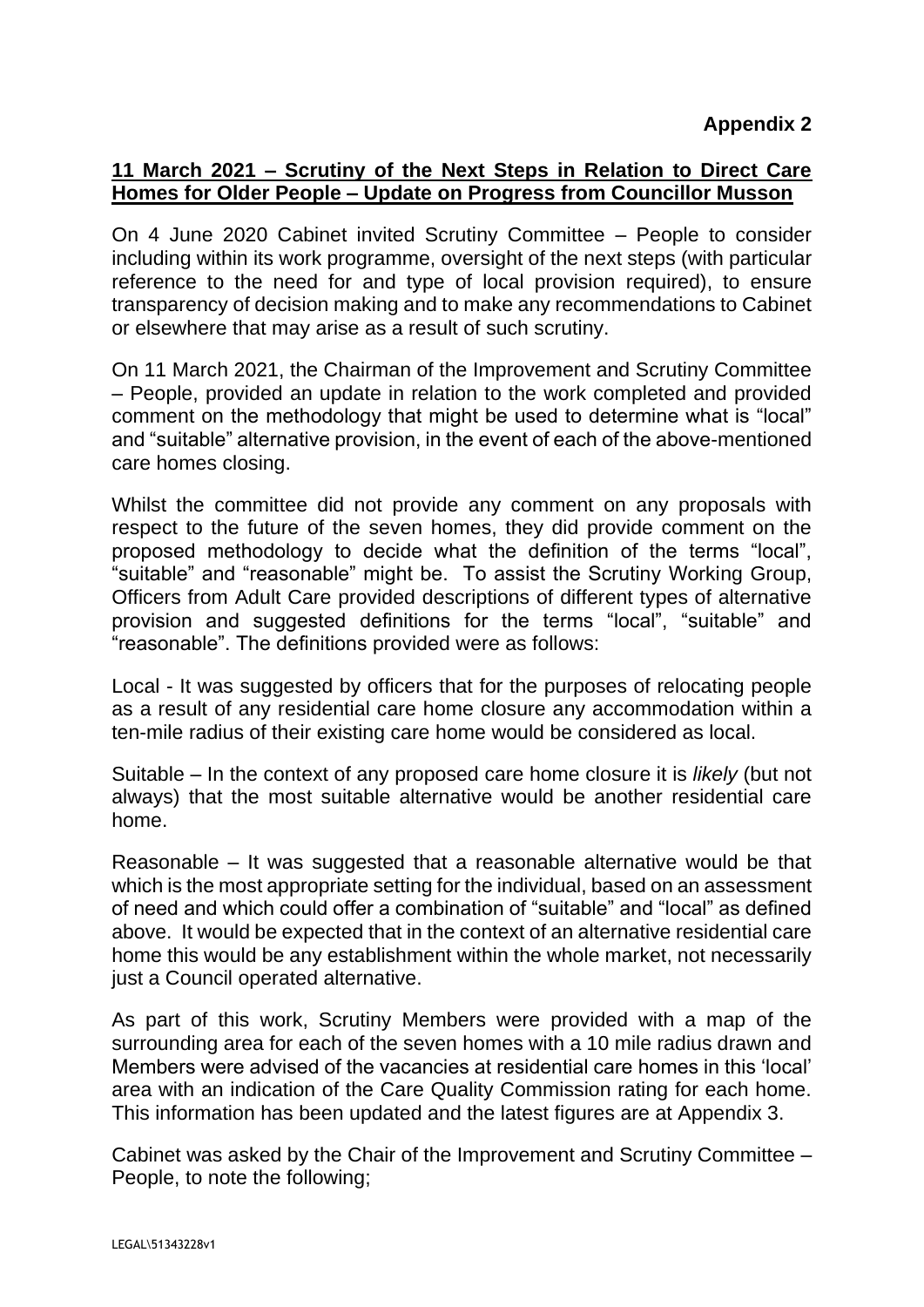- Note that due to the revised timetable the Committee will not be able to deliver against all of the key lines of enquiry in the timeframe anticipated.
- Note that the Improvement and Scrutiny Committee People has considered the proposed methodology to determine what is "local" and "suitable" alternative provision.
- When determining what is "local" provision, not only consider distance but also place a high priority on a person's connectedness to an area, the location of family and friends and accessibility to transport routes.
- When determining what is "suitable" provision, place a high degree of importance on the ongoing affordability for individual service users of CQC rated "good" or above provision.
- Note that the Committee recognises that in this current pandemic climate occupancy levels have been significantly reduced and operating costs are temporarily well above the norm. The situation is unlikely to change in any significant way in the immediate term, but measures are being put in place, both nationally and locally, to improve the situation in the more medium term. The Committee understands the need to delay the development of the Market Position Statement and think it sensible to delay decisions on long term strategies until such a time that future service needs and the state of the market are more predictable.
- Note that when the Committee conducts pre-decision scrutiny deliberations in relation to the future of the seven care homes, Members will require demand and the supply data for residential care that can be viewed with a high degree of certainty.

The Committee explained the position that given there is the potential for both demand for residential care and the supply of appropriate provision to fluctuate considerably during the ongoing uncertainties created by the pandemic, the timing of the decision about the future of the seven care homes and the longterm accommodation strategy needs to be carefully considered.

When considering the proposed methodology, Members placed great importance on the individual assessment of current needs when determining what is "local" for each resident. There was unanimous agreement that whilst distance is an important factor, it is not sufficient to determine "local" in terms of a 10-mile radius from a person's existing residence. Therefore, Members sought assurance that factors outlined in the explanation of individual assessment of current need, (such as accessibility to transport routes, location of family and friends and a person's connectedness to the area), will be given sufficient consideration when identifying options for each individual.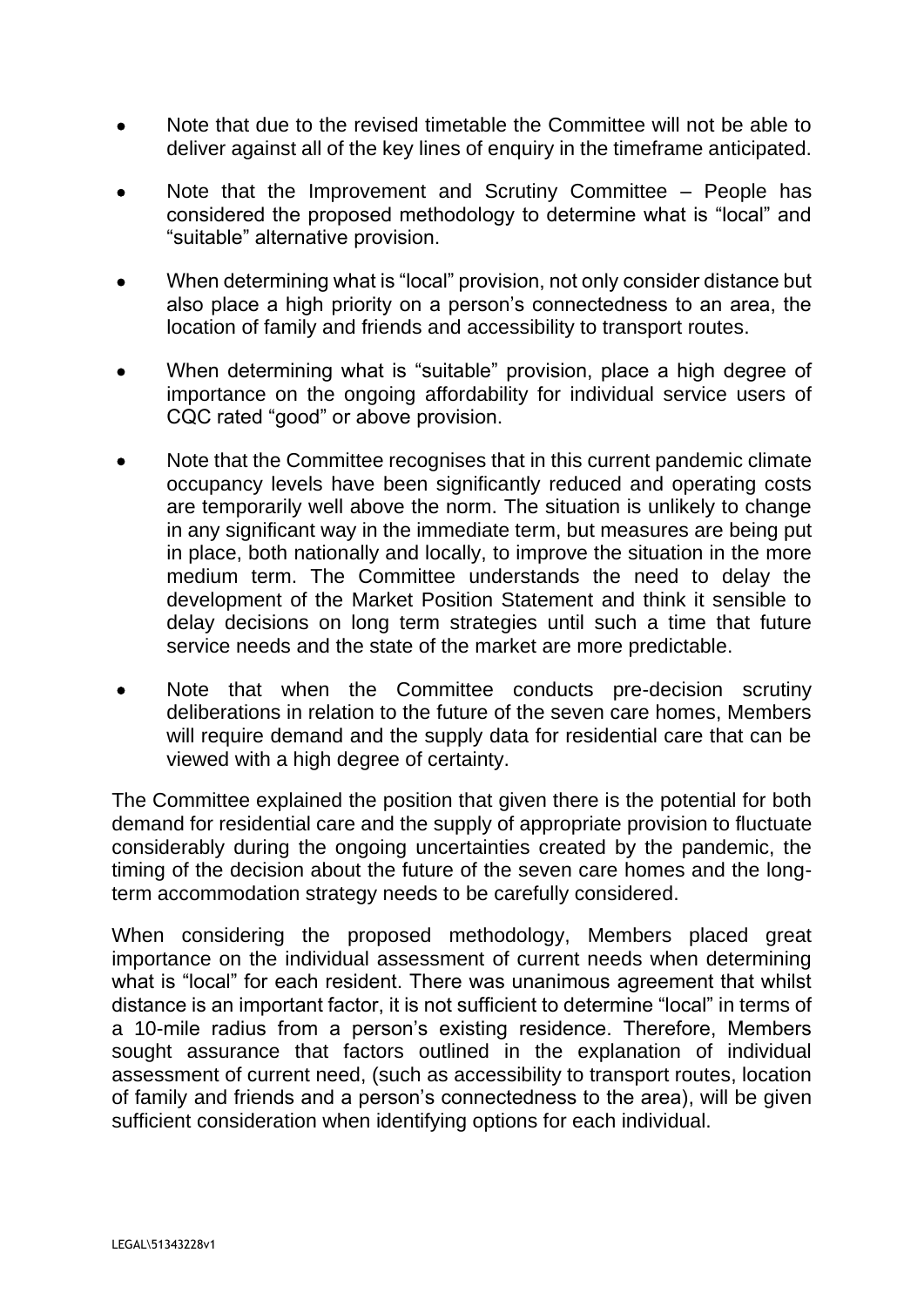The Committee considered that the maps provided were a helpful visual aid to see the number and location of provision in each area. However, it was felt that it was an oversimplification to ask Members to form a view about the approach for future provision by merely counting up the number of vacancies in an area and comparing that to the number of residents in each of the DCC homes under consideration.

As such, the parameters set for "local", "suitable" and "reasonable" are very much to be treated as guiding principles which must be viewed entirely subjectively and subject to an individual's personal circumstances, which may require those parameters to be flexed in order to provide the best suitable alternative provision that will meet their appropriate individual needs.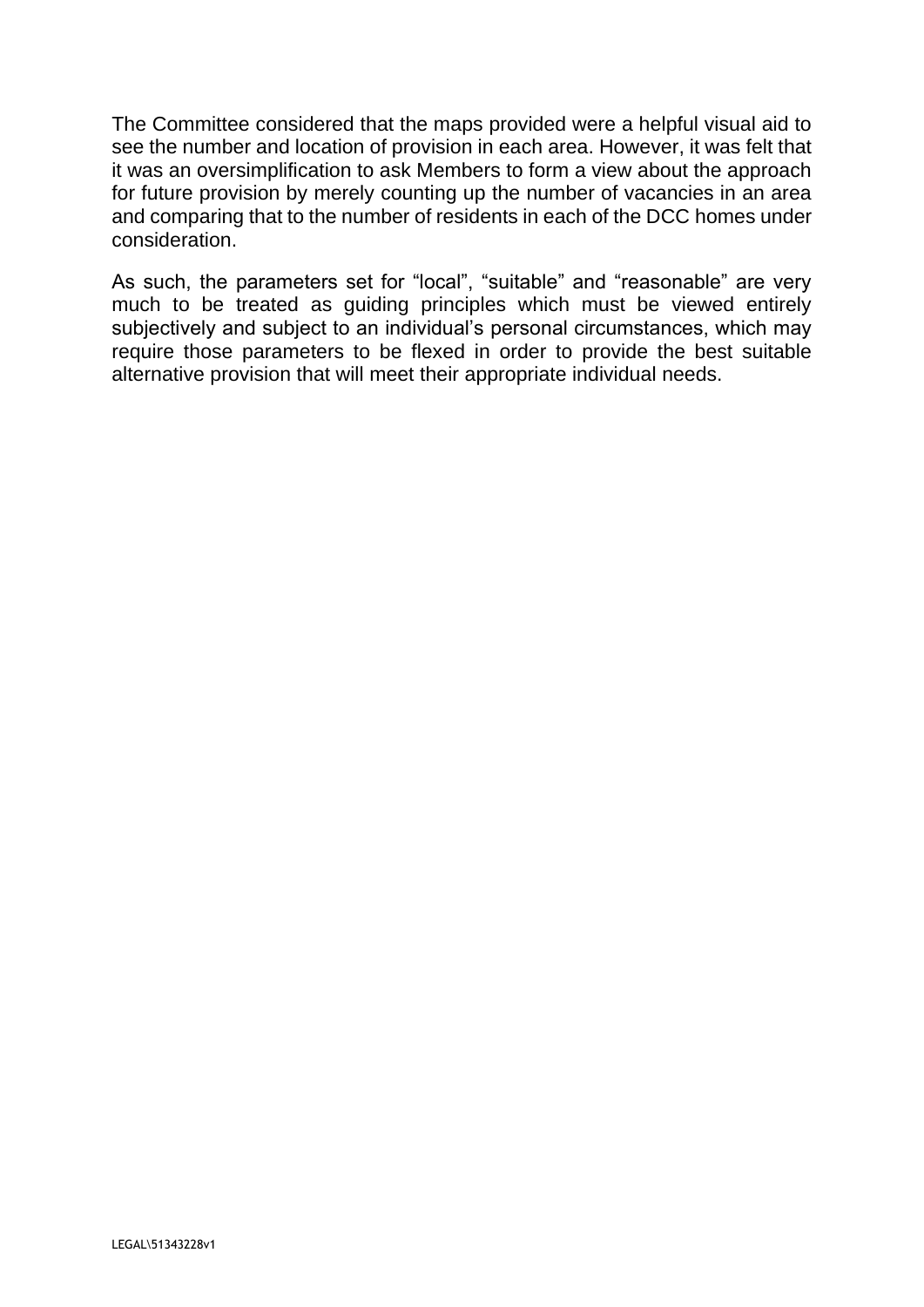### **Appendix 3**

See attached documents

Appendix 3 Goyt Valley House Appendix 3 The Spinney Appendix 3 Ladycross Appendix 3 East Clune Appendix 3 Holmlea Appendix 3 Gernon Manor Appendix 3 Beechcroft 10 Appendix 3 PVI – DCC vacancies as at October 2021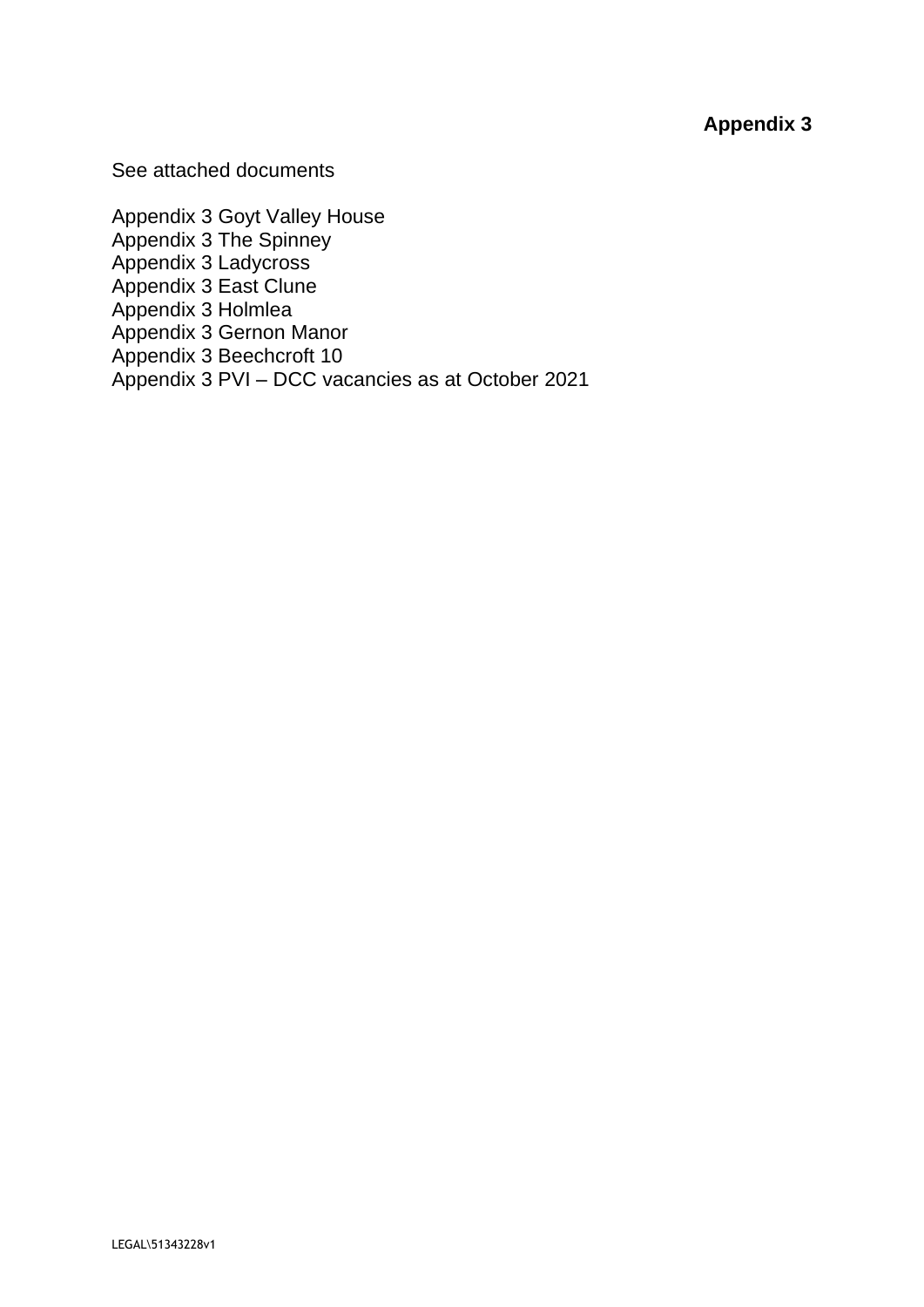| Home name                              | Postcode        | Number<br>of long-<br>term<br>residents | Total<br>Vacancies | Total<br>Vacancies<br>rated as<br>'good' within<br>a 10 mile<br>radius | <b>Total Vacancies</b><br>rated as good<br>within a 12.2<br>mile radius | <b>CQC</b> rating                   | Distance<br>miles | Top ups     |
|----------------------------------------|-----------------|-----------------------------------------|--------------------|------------------------------------------------------------------------|-------------------------------------------------------------------------|-------------------------------------|-------------------|-------------|
| <b>GOYT VALLEY HOUSE - New Mills</b>   | <b>SK22 4PA</b> | 8                                       |                    |                                                                        |                                                                         | Requires<br>Improvement<br>27/09/19 | $\mathbf 0$       |             |
| <b>BRANKSOME CARE HOME - High Peak</b> | <b>SK17 6XB</b> |                                         | $\mathbf 0$        |                                                                        |                                                                         | Requires<br>Improvement<br>19/11/20 | 12.3              | $\mathbf 0$ |
| <b>OAKFORD MANOR - High Peak</b>       | <b>SK13 2AJ</b> |                                         | $\mathbf 0$        |                                                                        |                                                                         | Inadequate,<br>23/09/20             | 10.1              | $\mathbf 0$ |
| HADDON HALL - High Peak                | <b>SK17 9NW</b> |                                         | 29                 |                                                                        | 29                                                                      | Good, 17/09/19                      | 13                | varies      |
| ARGYLE CARE HOME - High Peak           | <b>SK17 6JR</b> |                                         | $\overline{3}$     |                                                                        | $\overline{3}$                                                          | Good, 02/12/17                      | 12.2              | varies      |
| <b>GABLES CARE HOME - High Peak</b>    | <b>SK17 6TD</b> |                                         | $\overline{2}$     |                                                                        | $\overline{2}$                                                          | Good, 16/11/18                      | 12.1              | $\Omega$    |
| HAWTHORNS CARE HOME - High Peak        | <b>SK17 9AR</b> |                                         | 4                  |                                                                        | 4                                                                       | Good, 21/06/19                      | 12.1              | varies      |
| PAVILION CARE HOME - High Peak         | <b>SK17 6XJ</b> |                                         | $\mathbf 0$        |                                                                        | 0                                                                       | Good, 03/01/19                      | 12.1              | low         |
| PENDLEBURY COURT - High Peak           | <b>SK13 8DN</b> |                                         | 9                  |                                                                        | $\Omega$                                                                | Requires<br>Improvement<br>13/03/20 | 7.5               | $\mathbf 0$ |
| PENNINE CARE CENTRE - High Peak        | <b>SK13 6JW</b> |                                         | $\overline{a}$     | $\overline{2}$                                                         | $2^{\circ}$                                                             | Good, 16/11/19                      | 8                 | $\pmb{0}$   |
| REGENCY HALL - High Peak               | <b>SK13 1PJ</b> |                                         | $\mathbf 0$        |                                                                        |                                                                         | Requires<br>Improvement<br>13/03/20 | 9.7               | $\mathbf 0$ |
| WATFORD HOUSE CARE HOME - High<br>Peak | <b>SK12 4EJ</b> |                                         | $\overline{2}$     |                                                                        |                                                                         | Requires<br>Improvement<br>28/03/19 | 1.5               | medium      |
| <b>WELBY CROFT - High Peak</b>         | SK23 9RY        |                                         | $\overline{3}$     |                                                                        |                                                                         | Requires<br>Improvement<br>19/03/21 | 5.8               | varies      |
| <b>DCC HOMES</b>                       |                 |                                         |                    |                                                                        |                                                                         |                                     |                   |             |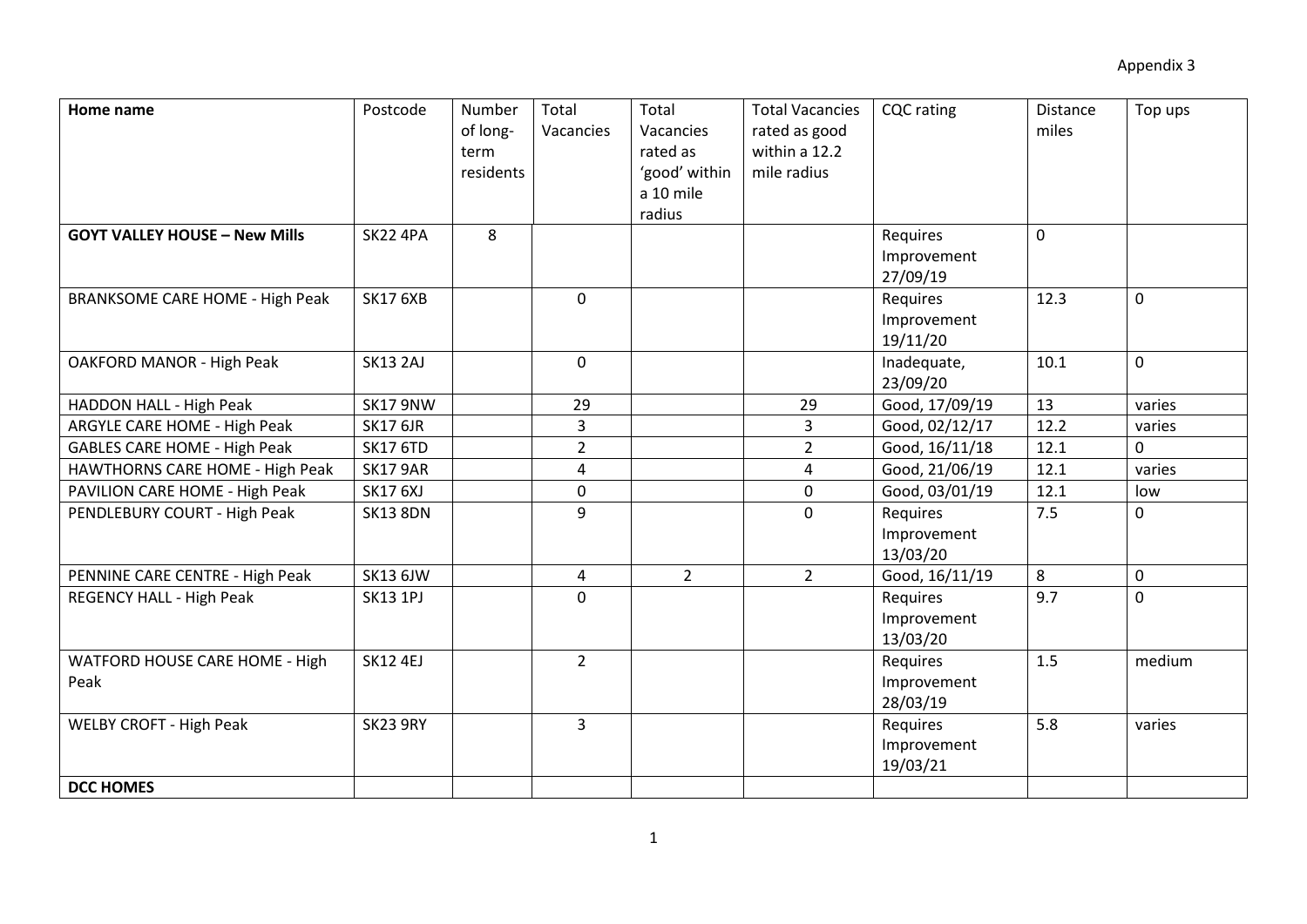| <b>WHITESTONES - Chapel</b>          | SK23 9TW        | ᆠ  |    | Requires    | 6.0  |  |
|--------------------------------------|-----------------|----|----|-------------|------|--|
|                                      |                 |    |    | Improvement |      |  |
|                                      |                 |    |    | 20/02/20    |      |  |
| THOMAS FIELDS - Buxton               | <b>SK177BR.</b> |    |    | Requires    | 11.0 |  |
|                                      |                 |    |    | Improvement |      |  |
|                                      |                 |    |    | 16/01/20    |      |  |
| Totals (number of beds required and  |                 | 71 | 40 |             |      |  |
| total vacancies within the vicinity) |                 |    |    |             |      |  |

NB: for DCC Homes \*\* previously considered for closure, \* due for refurbishment

| Home name                            | Postcode        | Number of long- | Vacancies     | 'Good'    | <b>CQC</b> rating    | <b>Distance</b> | Top ups |
|--------------------------------------|-----------------|-----------------|---------------|-----------|----------------------|-----------------|---------|
|                                      |                 | term residents  |               | vacancies |                      | miles           |         |
| <b>GERNON MANOR HOUSE - Bakewell</b> | <b>DE45 1EN</b> | 8               |               |           | Requires Improvement |                 |         |
|                                      |                 |                 |               |           | 2/11/19              |                 |         |
| DARLEY HALL CARE HOME                | DE4 2FB         |                 | 0             | 0         | Good, 05/02/20       | 7.6             | varies  |
| LONGMEADOW                           | DE4 3BN         |                 | 0             | 0         | Good, 10/04/19       | 8.7             | 0       |
| <b>MOORLAND HOUSE</b>                | S32 1DD         |                 | 6             | 6         | Good, 06/06/18       | 9.4             | high    |
| OLD VICARAGE CARE HOME               | <b>DE45 1FJ</b> |                 | $\mathcal{P}$ | 0         | Requires Improvement | 0.6             | high    |
|                                      |                 |                 |               |           | 16/04/20             |                 |         |
| <b>HADDON HALL</b>                   | <b>SK17 9NW</b> |                 | 29            | 29        | Good, 17/09/19       | 12.8            | varies  |
| <b>IVONBROOK</b>                     | DE4 2JW         |                 | 0             | 0         | Good, 21/02/19       | 6.4             | high    |
| LILYBANK HAMLET                      | DE4 3DQ         |                 | 10            | 10        | Good, 24/03/20       | 8.3             | medium  |
| <b>MASSON HOUSE</b>                  | DE4 3PY         |                 | 0             | 0         | Good, 11/01/18       | 10              | 0       |
| <b>DCC Homes</b>                     |                 |                 |               |           |                      |                 |         |
| <b>THOMAS FIELDS - Buxton</b>        | <b>SK177BR.</b> |                 | 4             | 0         | Requires Improvement | 12.5            |         |
|                                      |                 |                 |               |           | 16/01/20             |                 |         |
| MEADOW VIEW - Darley Dale            | DE43BN          |                 | 0             | 0         | Good 26/08/20        | 6.8             |         |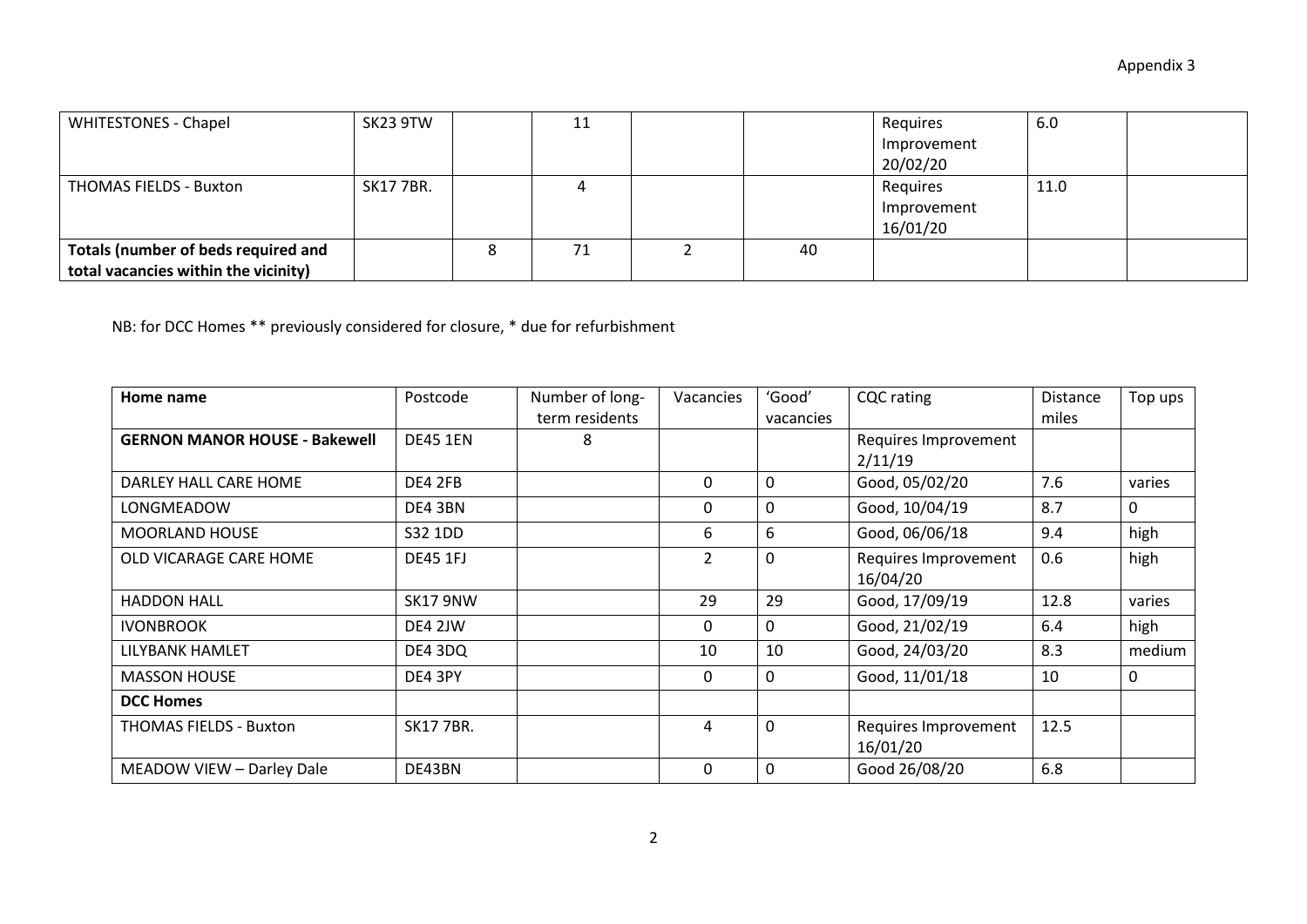| <sup>1</sup> Totals (number of beds required and |  | - - | д.<br>᠇֊ |  |  |
|--------------------------------------------------|--|-----|----------|--|--|
| total number of vacancies in the                 |  |     |          |  |  |
| vicinity)                                        |  |     |          |  |  |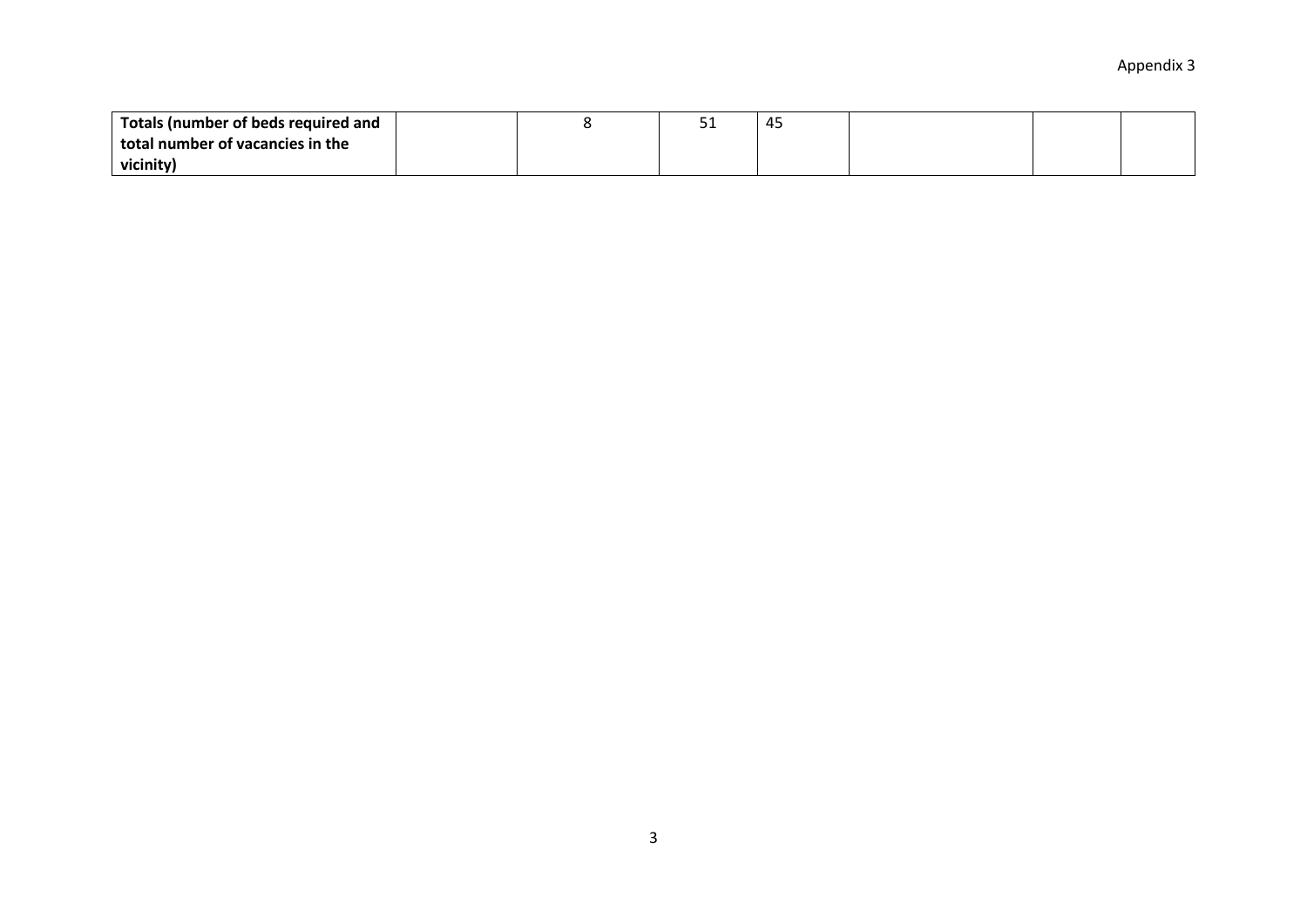| Home name                                                                                       | Postcode        | Number of<br>long-term<br>residents | Vacancies      | 'Good'<br>Vacancies | <b>CQC</b> rating                | <b>Distance</b><br>(miles) | Top ups |
|-------------------------------------------------------------------------------------------------|-----------------|-------------------------------------|----------------|---------------------|----------------------------------|----------------------------|---------|
| THE SPINNEY - Brimington                                                                        | S43 1BE         | 13                                  |                |                     | Requires Improvement<br>15/5/19  |                            |         |
| <b>ASHCROFT CARE HOME</b>                                                                       | <b>S41 OBT</b>  |                                     | 20             | $\mathbf 0$         | Inadequate 10/03/21              | $\overline{4}$             | 0       |
| <b>WHITTINGTON CARE CENTRE</b>                                                                  | <b>S41 9HF</b>  |                                     | 0              | $\mathbf 0$         | Good, 14/12/17                   | 2.5                        | 0       |
| <b>WILLOWS CARE HOME</b>                                                                        | S43 3BW         |                                     | 10             | 10                  | Good, 26/02/19                   | 4.3                        | low     |
| <b>BROOKHOLME CARE HOME</b>                                                                     | <b>S40 3LA</b>  |                                     | $\mathbf{1}$   | $\mathbf{1}$        | Good, 27/07/18                   | 4.7                        | low     |
| <b>HEATHER VALE COURT</b>                                                                       | <b>S41 OHZ</b>  |                                     | 0              | $\mathbf 0$         | Good, 08/01/20                   | 3.7                        | high    |
| RIVERDALE CARE HOME                                                                             | <b>S417LL</b>   |                                     | 6              | 6                   | Good, 04/01/18                   | 2.7                        | 0       |
| <b>SPRINGBANK HOUSE</b>                                                                         | <b>S40 4AA</b>  |                                     | 4              | $\overline{4}$      | Good, 11/07/18                   | 4.1                        | low     |
| <b>ASHLEIGH</b>                                                                                 | <b>S404TE</b>   |                                     | 0              | $\mathbf 0$         | Good, 14/12/19                   | 2.3                        | medium  |
| <b>BANKS CLOSE HOUSE</b>                                                                        | <b>S410RZ</b>   |                                     | $\overline{3}$ | $\mathbf 0$         | Inadequate 24/12/20              | $\overline{3}$             | varies  |
| <b>BRIMINGTON CARE CENTRE</b>                                                                   | <b>S431NN</b>   |                                     | $\mathbf 0$    | $\mathbf 0$         | Good, 04/01/19                   | 1.1                        | 0       |
| <b>CHATSWORTH LODGE</b>                                                                         | S403BQ          |                                     | 0              | $\mathbf 0$         | Good, 10/04/19                   | 3.8                        | 0       |
| <b>ELM LODGE</b>                                                                                | <b>S418SJ</b>   |                                     | 8              | $\mathbf 0$         | Requires Improvement<br>7/9/19   | 1.9                        | low     |
| RAVENSWORTH                                                                                     | <b>S445HP</b>   |                                     | $\overline{2}$ | $\overline{2}$      | Good, 21/02/20                   | 8.6                        | low     |
| RIDGEWOOD HOUSE                                                                                 | <b>S417LL</b>   |                                     | $\mathbf 0$    | $\mathbf 0$         | Good, 04/01/18                   | 1.9                        | low     |
| <b>DCC</b> homes                                                                                |                 |                                     |                |                     |                                  |                            |         |
| <b>STAVELEY CENTRE - Middlecroft</b>                                                            | <b>S43 3LY</b>  |                                     | 8              | 8                   | Good 26/02/19                    | 2.6                        |         |
| <b>EAST CLUNE - Clowne**</b>                                                                    | <b>S43 4NW</b>  |                                     | 0              | $\mathbf 0$         | Good 10/03/20                    | 7.9                        |         |
| THOMAS COLLEDGE - Bolsover                                                                      | S44 6DJ         |                                     | 3              | 3                   | Good 31/07/17                    | 6.6                        |         |
| THE GRANGE - Eckington                                                                          | <b>S21 4FT</b>  |                                     | 4              | 4                   | Good 13/11/19                    | 6.4                        |         |
| HOLMLEA - Tibshelf**                                                                            | <b>DE55 5PS</b> |                                     | 0              | $\Omega$            | Requires Improvement<br>13/12/19 | 9.9                        |         |
| <b>Totals (number of beds required and</b><br>total number of vacancies within the<br>vicinity) |                 | 13                                  | 69             | 38                  |                                  |                            |         |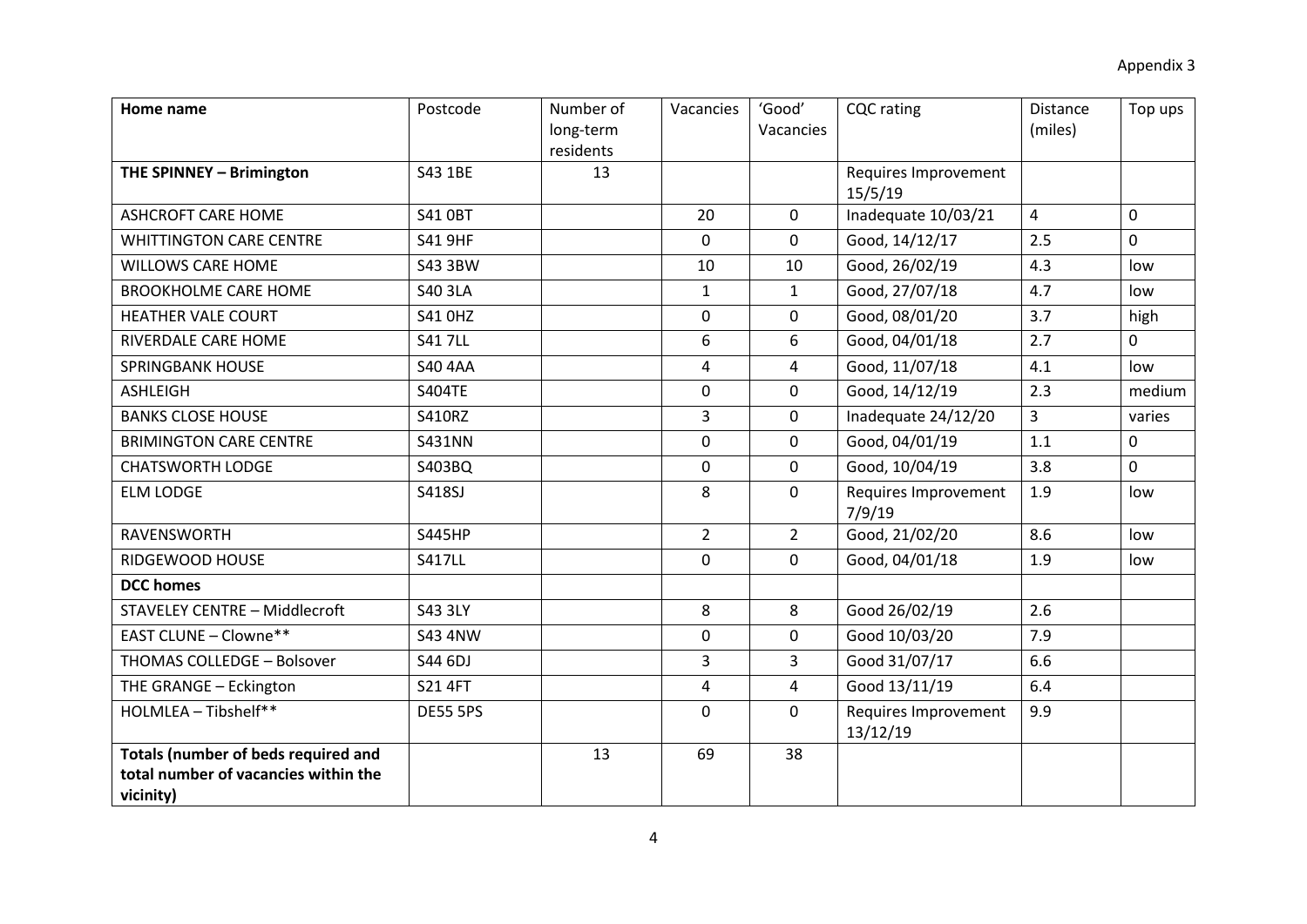| Home name                                   | Postcode        | Number of long- | Vacancies      | 'Good'         | <b>CQC</b> rating                | <b>Distance</b> | Top |
|---------------------------------------------|-----------------|-----------------|----------------|----------------|----------------------------------|-----------------|-----|
|                                             |                 | term residents  |                | Vacancies      |                                  | (miles)         | ups |
| <b>EAST CLUNE - Clowne</b>                  | <b>S43 4NW</b>  | $\overline{7}$  |                |                | Good 10/03/20                    |                 |     |
| <b>VALE CARE CENTRE - Bolsover</b>          | S44 6PS         |                 | 6              | 0              | Requires Improvement<br>23/01/20 | 7.3             | 0   |
| RICHMOND CARE HOME - Bolsover               | <b>NG20 8QE</b> |                 | $\overline{7}$ | $\overline{7}$ | Good, 13/11/19                   | 8.7             | 0   |
| <b>HOLLYBANK CARE HOME - Bolsover</b>       | S80 4JH         |                 | 8              | 8              | Good, 30/06/18                   | $\overline{2}$  | 0   |
| <b>AUTUMN GRANGE - Bolsover</b>             | <b>S80 4JF</b>  |                 | $\overline{2}$ | 0              | Requires Improvement<br>06/8/19  | 2.4             | 0   |
| <b>HADDON HOUSE - Bolsover</b>              | S434JU          |                 | $\overline{2}$ | $\overline{2}$ | Good, 27/02/19                   | 1.2             | 0   |
| <b>LODGE CARE CENTRE - NE</b><br>Derbyshire | <b>S21 1AH</b>  |                 | 5              | 5              | Good, 12/03/19                   | 5.6             | low |
| <b>APRIL PARK - NE Derbyshire</b>           | <b>S214GA</b>   |                 | 9              | 9              | Good, 13/02/19                   | 6.35            | low |
| NETHERMORE CARE HOME - NE<br>Derbyshire     | <b>S21 1AL</b>  |                 | 0              | 0              | Good, 10/04/19                   | 6               | 0   |
| <b>CLIFF HOUSE - Bolsover</b>               | S43 4LE         |                 | 3              | 3              | Good, 11/12/18                   | 1.27            | low |
| LANGWIDTH LODGE - Bolsover                  | <b>NG20 9ES</b> |                 | 0              | 0              | Good, 22/01/21                   | 6.24            | 0   |
| <b>DCC Homes</b>                            |                 |                 |                |                |                                  |                 |     |
| <b>STAVELEY CENTRE - Middlecroft</b>        | <b>S43 3LY</b>  |                 | 8              | 8              | Good 26/02/19                    | 6.1             |     |
| THE SPINNEY- Brimington**                   | S43 1BE         |                 | 0              | 0              | Requires Improvement<br>15/5/19  | 7.8             |     |
| THOMAS COLLEDGE - Bolsover                  | S44 6DJ         |                 | 3              | 3              | Good 31/07/17                    | 4.8             |     |
| THE GRANGE - Eckington                      | <b>S21 4FT</b>  |                 | 4              | 4              | Good 13/11/19                    | 5.7             |     |
| NEW BASSETT HOUSE - Shirebrook*             | <b>NG20 8JW</b> |                 | $\mathbf{0}$   | 0              | Good 17/10/18                    | 7.7             |     |
| <b>Totals (number of beds required</b>      |                 | $\overline{7}$  | 57             | 49             |                                  |                 |     |
| and total number of vacancies in            |                 |                 |                |                |                                  |                 |     |
| the vicinity)                               |                 |                 |                |                |                                  |                 |     |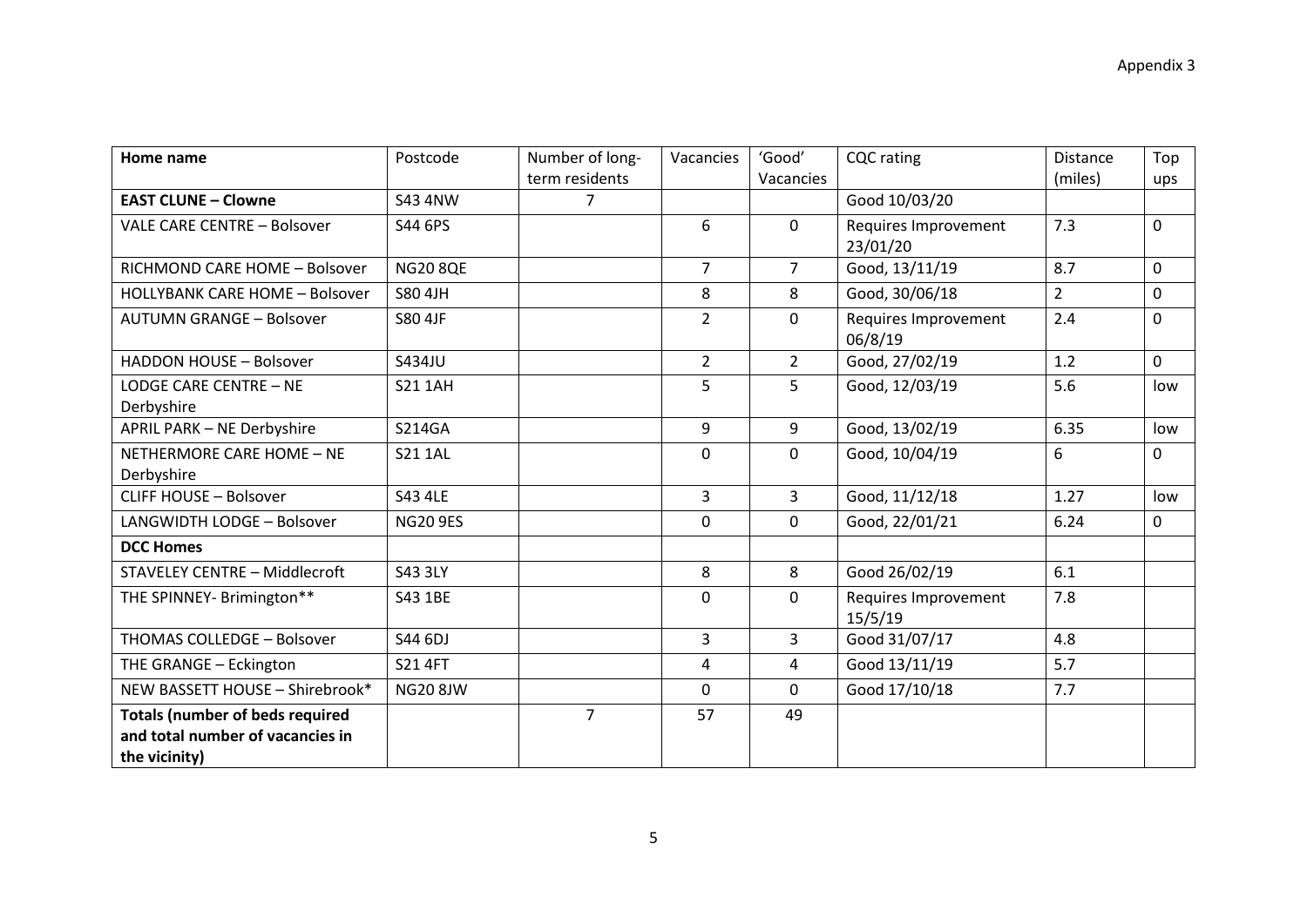| Home name                            | Postcode        | Number of long- | Vacancies      | 'Good'         | <b>CQC</b> rating    | <b>Distance</b> | Top ups      |
|--------------------------------------|-----------------|-----------------|----------------|----------------|----------------------|-----------------|--------------|
|                                      |                 | term residents  |                | Vacancies      |                      | (miles)         |              |
| <b>HOLMLEA - Tibshelf</b>            | <b>DE55 5PS</b> | 11              |                |                | Requires Improvement |                 |              |
|                                      |                 |                 |                |                | 13/12/19             |                 |              |
| PINXTON MANOR                        | <b>NG16 6PX</b> |                 | 0              | 0              | Good, 07/02/19       | 5.7             | low          |
| <b>CLAYDON LODGE</b>                 | <b>S42 5LY</b>  |                 | 19             | 19             | Good, 22/02/20       | 5.6             | low          |
| <b>NORMANTON LODGE</b>               | <b>DE55 2EF</b> |                 | $\mathbf{1}$   | $\mathbf{1}$   | Good, 22/05/19       | 4.14            | low          |
| OLD VICARAGE -                       | <b>S459AQ</b>   |                 | 10             | 10             | Good, 07/10/17       | 5.3             | medium       |
| GABLES -                             | <b>S425RJ</b>   |                 | $\overline{2}$ | $\overline{2}$ | Good, 24/06/17       | 3.5             | 0            |
| <b>GROVE HOUSE -</b>                 | <b>S450AQ</b>   |                 | $\overline{2}$ | $\overline{2}$ | Good, 11/01/19       | 7.5             | medium       |
| <b>HAZELDENE HOUSE -</b>             | <b>S459DX</b>   |                 | 0              | $\Omega$       | Requires Improvement | 5.5             | $\mathbf{0}$ |
|                                      |                 |                 |                |                | 10/04/19             |                 |              |
| HOLMEWOOD MANOR -                    | <b>S425RH</b>   |                 | 13             | 13             | Good, 11/05/19       | 3.7             | low          |
| <b>DCC Homes</b>                     |                 |                 |                |                |                      |                 |              |
| <b>STAVELEY CENTRE - Middlecroft</b> | <b>S43 3LY</b>  |                 | 8              | 8              | Good 26/02/19        | 10.0            |              |
| THE SPINNEY- Brimington**            | S43 1BE         |                 | 0              | $\Omega$       | Requires Improvement | 9.8             |              |
|                                      |                 |                 |                |                | 15/05/19             |                 |              |
| THOMAS COLLEDGE - Bolsover           | S44 6DJ         |                 | $\overline{3}$ | 3              | Good 31/07/17        | 8.8             |              |
| <b>NEW BASSETT HOUSE -</b>           | <b>NG20 8JW</b> |                 | $\mathbf{0}$   | $\Omega$       | Good 17/10/18        | 7.9             |              |
| Shirebrook*                          |                 |                 |                |                |                      |                 |              |
| ROWTHORNE - Swanwick*                | <b>DE55 1RZ</b> |                 | $\mathbf 0$    | $\mathbf 0$    | Good 05/01/18        | 6.3             |              |
| <b>Totals (number of beds</b>        |                 | 11              | 58             | 58             |                      |                 |              |
| required and total number of         |                 |                 |                |                |                      |                 |              |
| vacancies within the vicinity)       |                 |                 |                |                |                      |                 |              |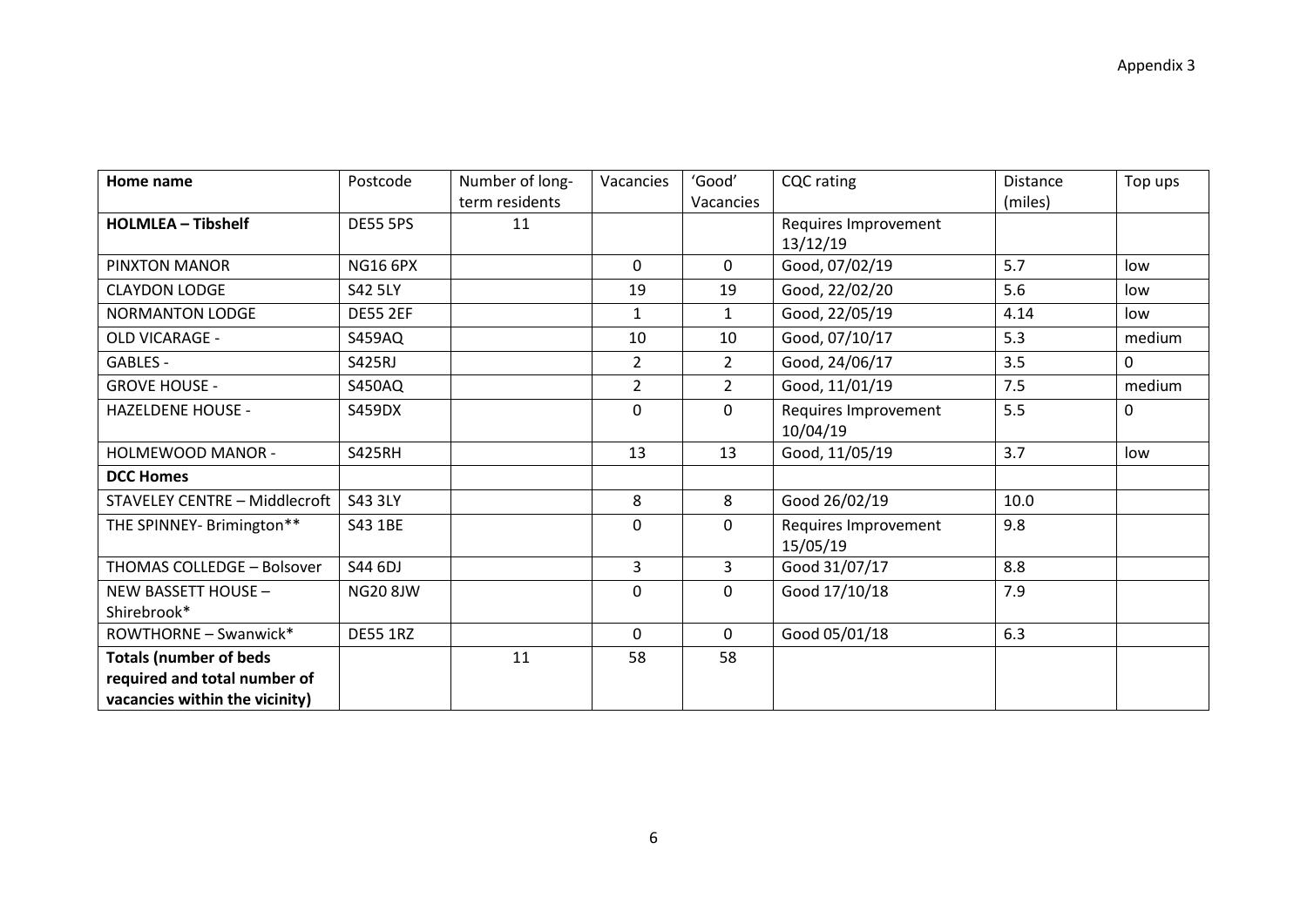| Home name                             | Postcode        | Number of<br>long-term<br>residents | Vacancies      | 'Good'<br>Vacancies | <b>CQC</b> rating                   | Distance<br>(miles) | Top ups |
|---------------------------------------|-----------------|-------------------------------------|----------------|---------------------|-------------------------------------|---------------------|---------|
| <b>LADYCROSS HOUSE - Sandiacre</b>    | <b>NG105GF</b>  | $\overline{7}$                      |                |                     | Good, 02/04/20                      | $\mathbf 0$         |         |
| ALEXANDRA CARE HOME                   | <b>NG10 4AA</b> |                                     | 23             | $\mathbf 0$         | Requires<br>Improvement<br>5/10/19  | 8.2                 | varies  |
| <b>CEDARS &amp; LARCHES CARE HOME</b> | <b>DE72 5GR</b> |                                     | 21             | 21                  | Good, 18/10/19                      | 4.7                 | 0       |
| LADYWOOD CARE HOME                    | DE7 4HL         |                                     | $\mathbf{1}$   | $\mathbf{1}$        | Good, 02/03/19                      | 4.7                 | low     |
| OLIVER HOUSE CARE HOME                | DE7 4JY         |                                     | 0              | $\mathbf 0$         | Good, 06/12/19                      | 3.7                 | low     |
| <b>SANDIACRE COURT</b>                | <b>NG105GT</b>  |                                     | 36             | 36                  | Good, 28/03/18                      | 0.6                 | varies  |
| <b>VICTORIA PARK CARE HOME</b>        | DE7 5HB         |                                     | $\overline{2}$ | $\overline{2}$      | Good, 24/07/19                      | 5.3                 | medium  |
| <b>BRAMBLE LODGE</b>                  | DE7 6HQ         |                                     | 13             | $\mathbf 0$         | Requires<br>Improvement<br>1/5/19   | 6.7                 | high    |
| LONGMOOR LODGE                        | <b>NG10 5JP</b> |                                     | 24             | 24                  | Good, 09/03/21                      | $\mathbf{1}$        | low     |
| <b>VICTORIA COURT</b>                 | DE78AY          |                                     | $\overline{2}$ | $\overline{2}$      | Good, 07/04/18                      | 4.8                 | varies  |
| WEST HALLAM RES HOME                  | <b>DE7 6GZ</b>  |                                     | 8              | 8                   | Good, 21/02/18                      | 6.9                 | medium  |
| <b>ASHLEE</b>                         | <b>NG10 2BU</b> |                                     | $\mathbf{1}$   | $\mathbf 0$         | Requires<br>Improvement<br>25/12/20 | 3.2                 | 0       |
| CAMDEN                                | <b>NG10 2BU</b> |                                     | 6              | $\mathbf 0$         | Requires<br>Improvement<br>24/12/20 | 3.2                 | 0       |
| <b>FIRS</b>                           | <b>DE72 3BU</b> |                                     | $\overline{3}$ | $\overline{3}$      | Good, 05/06/19                      | 2.8                 | varies  |
| <b>GRANGE</b>                         | <b>NG10 5NL</b> |                                     | $\overline{3}$ | $\overline{3}$      | Good, 21/01/21                      | $\mathbf{1}$        | medium  |
| <b>DCC Homes</b>                      |                 |                                     |                |                     |                                     |                     |         |
| <b>FLORENCE SHIPLEY - Heanor</b>      | <b>DE75 7AA</b> |                                     | 4              | $\mathbf 0$         | Requires<br>Improvement<br>08/11/19 | 7.9                 |         |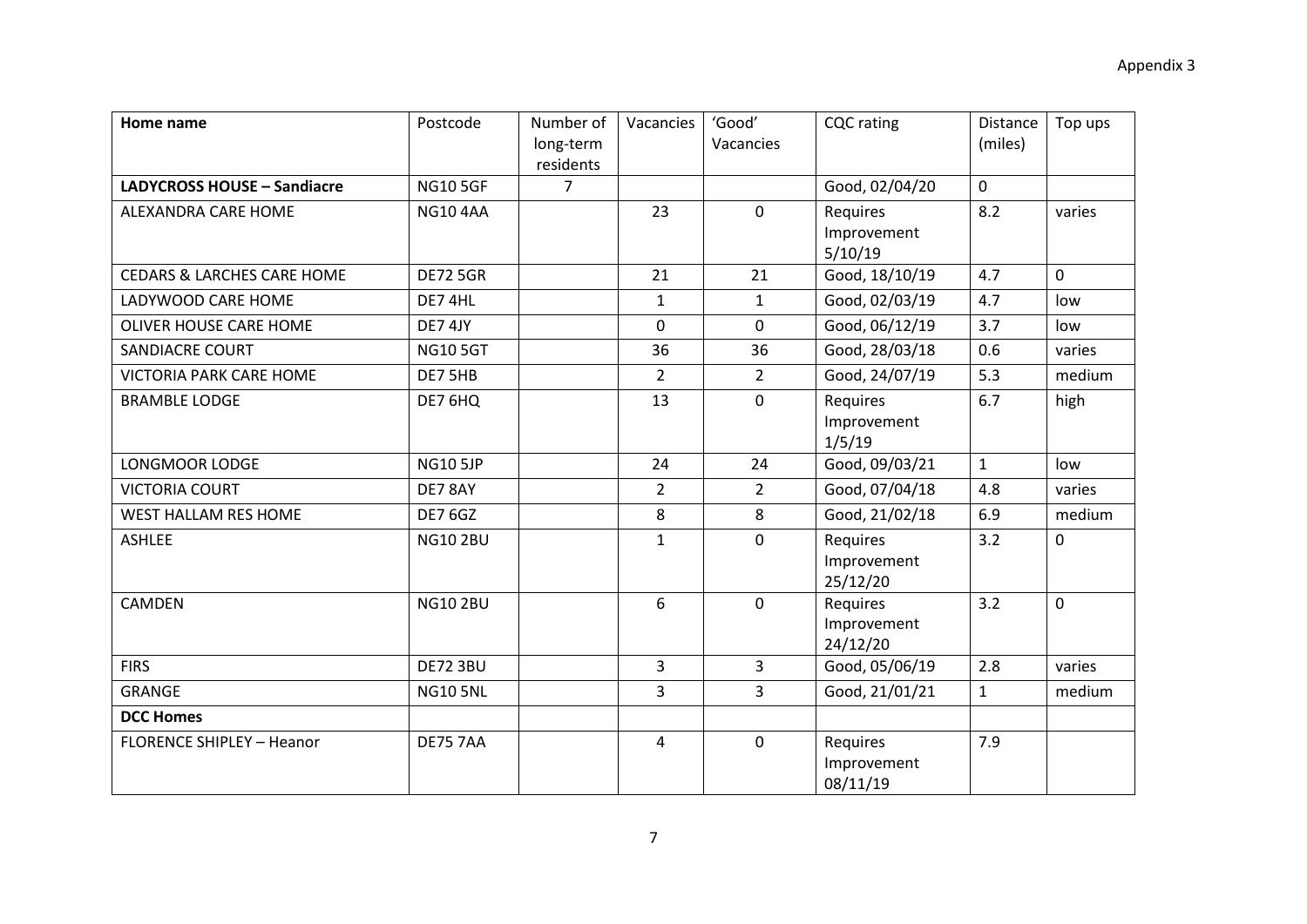| LACEMAKER COURT - Long Eaton                                                             | <b>NG10 1BE</b> |     |     | Good 08/09/18 | 3.1 |  |
|------------------------------------------------------------------------------------------|-----------------|-----|-----|---------------|-----|--|
| BRIAR CLOSE - Borrowash *                                                                | <b>DE72 3GB</b> |     |     | Good 17/07/18 | 4.3 |  |
| HAZELWOOD - Cotmanhay                                                                    | DE78SW          |     |     | Good 26/06/19 | 5.8 |  |
| BEECHCROFT - West Hallam **                                                              | DE7 6JB         |     |     | Good 14/03/18 | 6.3 |  |
| Totals (number of beds required and<br>total number of vacancies within the<br>vicinity) |                 | 147 | 100 |               |     |  |

NB: Hazelwood due to close and relocate when new home is built estimated Summer 2022. Beechcroft vacancies not included in final total of available beds. Vicinity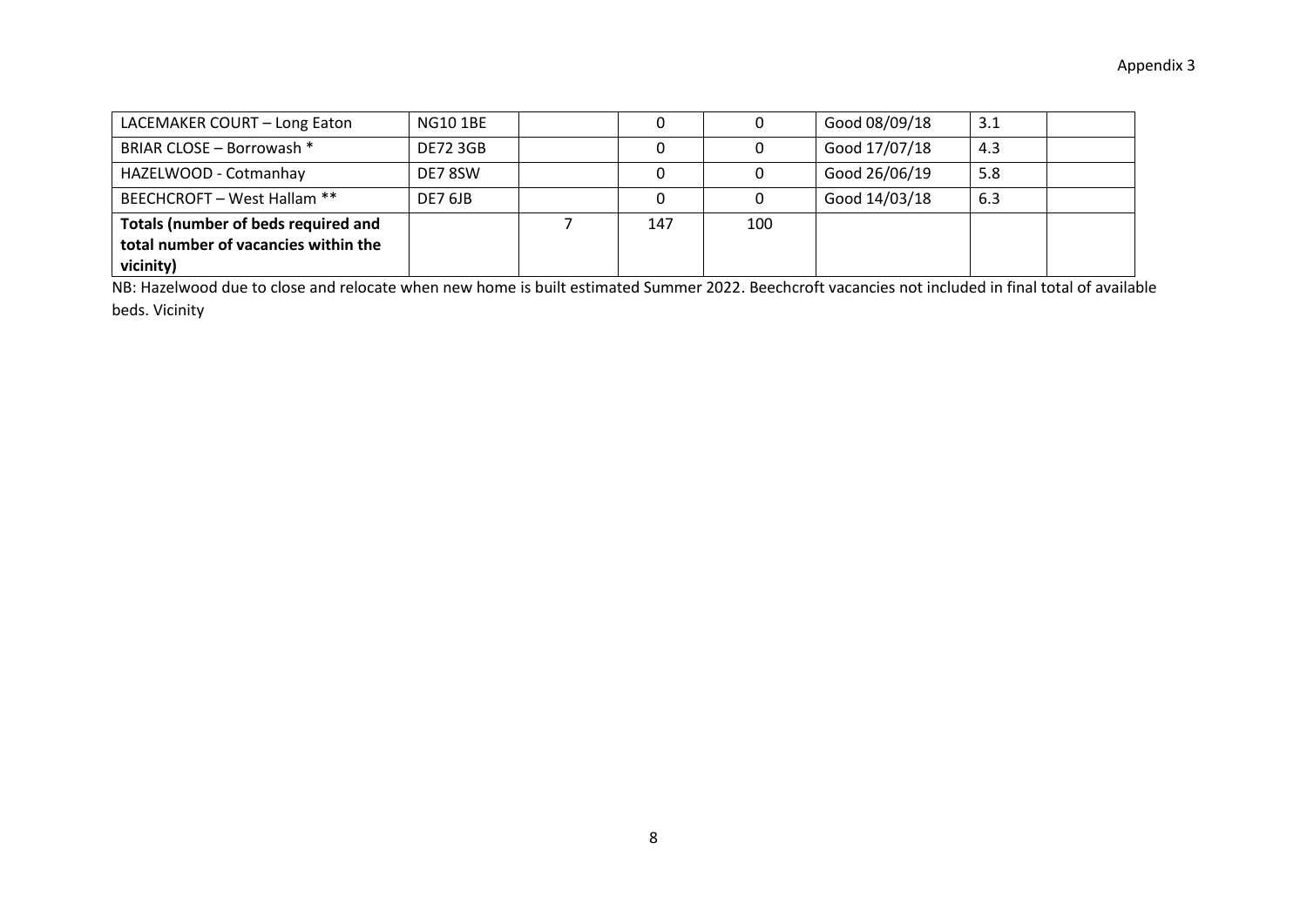| Home name                             | Postcode        | Number of<br>long-term | Vacancies      | 'Good'<br>Vacancies | <b>CQC</b> rating                | Distance<br>(miles) | Top ups     |
|---------------------------------------|-----------------|------------------------|----------------|---------------------|----------------------------------|---------------------|-------------|
| <b>BEECHCROFT - West Hallam</b>       | DE7 6JB         | residents<br>14        |                |                     | Good, 14/03/18                   |                     |             |
| ALEXANDRA CARE HOME                   | <b>NG10 4AA</b> |                        | 23             | 0                   | Requires Improvement<br>5/10/19  | 8.2                 | varies      |
| <b>CEDARS &amp; LARCHES CARE HOME</b> | <b>DE72 5GR</b> |                        | 21             | 21                  | Good, 18/10/19                   | 2.7                 | 0           |
| LADYWOOD CARE HOME                    | DE7 4HL         |                        | $\mathbf{1}$   | $\mathbf{1}$        | Good, 02/03/19                   | 3.9                 | low         |
| OLIVER HOUSE CARE HOME                | DE7 4JY         |                        | 0              | 0                   | Good, 06/12/19                   | 3.7                 | low         |
| SANDIACRE COURT                       | <b>NG10 5GT</b> |                        | 36             | 36                  | Good, 28/03/18                   | 6.8                 | varies      |
| <b>VICTORIA PARK CARE HOME</b>        | DE7 5HB         |                        | $\overline{2}$ | $\overline{2}$      | Good, 24/07/19                   | 3.2                 | medium      |
| <b>BRAMBLE LODGE</b>                  | DE7 6HQ         |                        | 13             | 0                   | Requires Improvement<br>1/05/19  | 1.2                 | high        |
| LONGMOOR LODGE                        | <b>NG10 5JP</b> |                        | 24             | 24                  | Good, 09/03/21                   | 7.4                 | medium      |
| <b>VICTORIA COURT</b>                 | DE7 8AY         |                        | $\overline{2}$ | $\overline{2}$      | Good, 07/04/18                   | 3.1                 | varies      |
| <b>WEST HALLAM RES HOME</b>           | <b>DE7 6GZ</b>  |                        | 8              | 8                   | Good, 21/02/18                   | 0.9                 | medium      |
| <b>ASHLEE</b>                         | <b>NG10 2BU</b> |                        | $\mathbf{1}$   | 0                   | Requires Improvement<br>25/12/20 | 9.4                 | $\mathbf 0$ |
| <b>CAMDEN</b>                         | <b>NG10 2BU</b> |                        | 6              | 0                   | Requires Improvement<br>24/12/20 | 9.4                 | $\mathbf 0$ |
| <b>FIRS</b>                           | <b>DE72 3BU</b> |                        | $\overline{3}$ | 3                   | Good, 05/06/19                   | 8.2                 | varies      |
| <b>GRANGE</b>                         | <b>NG10 5NL</b> |                        | $\overline{3}$ | 3                   | Good, 21/01/21                   | 3.7                 | medium      |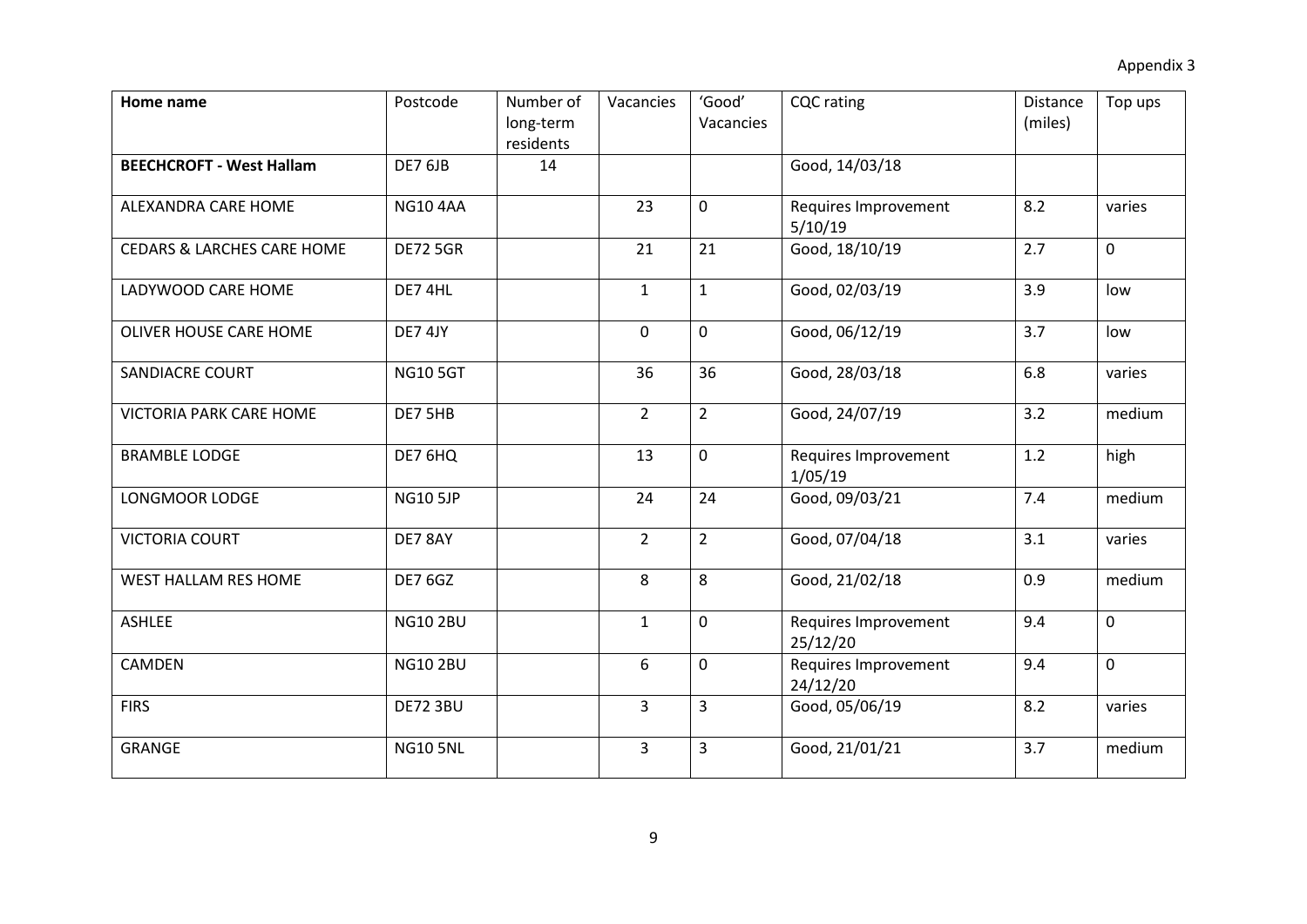| <b>DCC Homes</b>                                                                            |                 |    |     |     |                                 |     |  |
|---------------------------------------------------------------------------------------------|-----------------|----|-----|-----|---------------------------------|-----|--|
| <b>FLORENCE SHIPLEY - Heanor</b>                                                            | <b>DE75 7AA</b> |    | 4   |     | Requires Improvement<br>8/11/19 | 5.9 |  |
| LACEMAKER COURT - Long Eaton                                                                | <b>NG10 1BE</b> |    | 0   | 0   | Good 10/08/18                   | 9.1 |  |
| BRIAR CLOSE - Borrowash *                                                                   | <b>DE72 3GB</b> |    | 0   | 0   | Good 17/07/18                   | 6.3 |  |
| HAZELWOOD - Cotmanhay                                                                       | DE78SW          |    | 0   | 0   | Good 26/06/19                   | 4.7 |  |
| LADYCROSS - Sandiacre **                                                                    | <b>NG10 5GF</b> |    | 0   | 0   | Good, 02/04/20                  | 6.7 |  |
| ADA BELFIELD - Belper                                                                       | <b>DE56 1DF</b> |    | 10  | 10  | Awaiting inspection             | 8.3 |  |
| <b>Totals (number of beds required</b><br>and total number of vacancies in<br>the vicinity) |                 | 14 | 157 | 104 |                                 |     |  |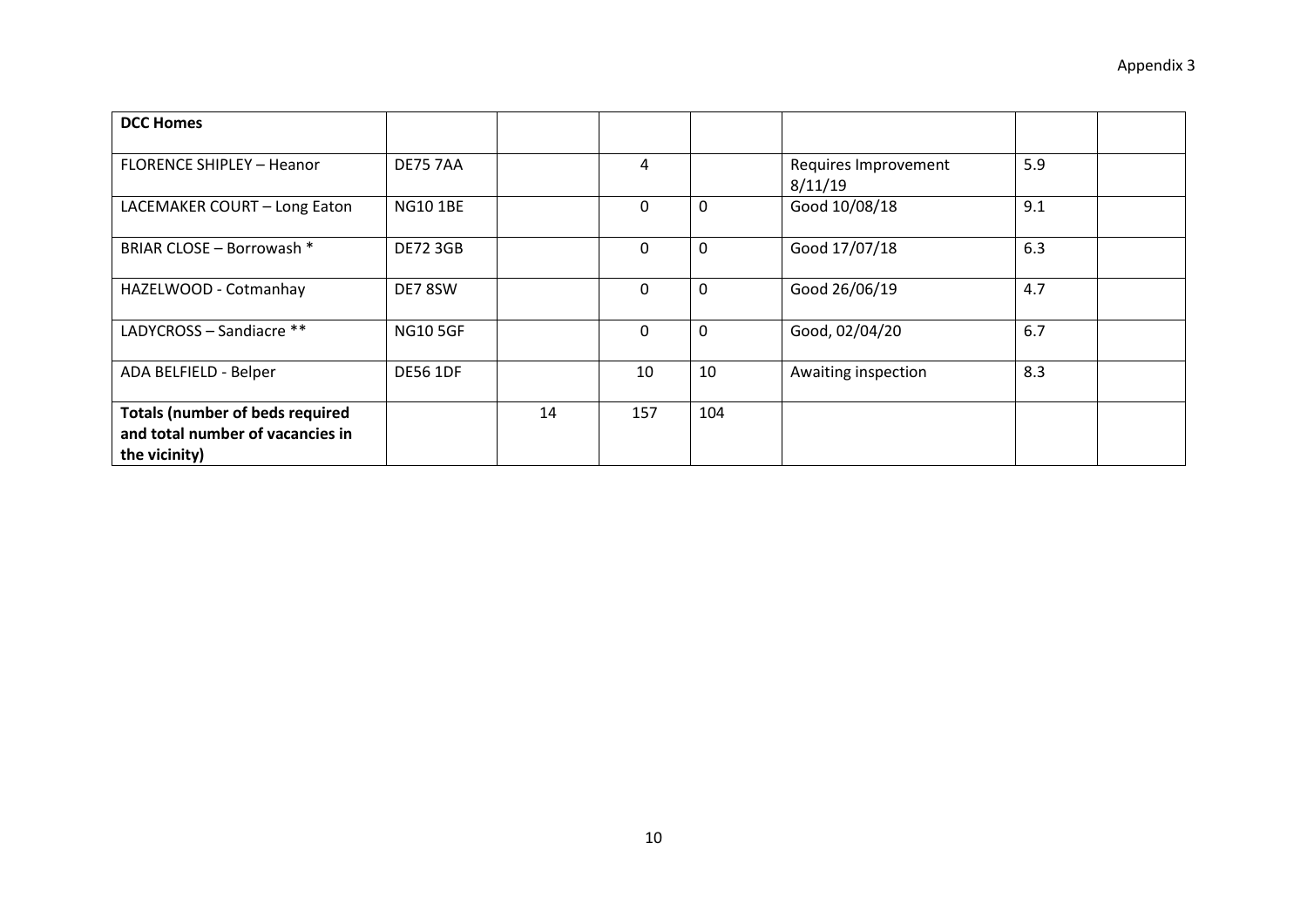See attached document

Appendix 4 - Major change and closure guidance - Accommodation, care and support for older people - DCC Adult Social Care

[https://staff.derbyshire.gov.uk/site-elements/documents/working-here/adult](https://staff.derbyshire.gov.uk/site-elements/documents/working-here/adult-care/major-change-and-closure-guidance-accommodation-care-and-support-for-older-people.pdf)[care/major-change-and-closure-guidance-accommodation-care-and-support-for](https://staff.derbyshire.gov.uk/site-elements/documents/working-here/adult-care/major-change-and-closure-guidance-accommodation-care-and-support-for-older-people.pdf)[older-people.pdf](https://staff.derbyshire.gov.uk/site-elements/documents/working-here/adult-care/major-change-and-closure-guidance-accommodation-care-and-support-for-older-people.pdf)